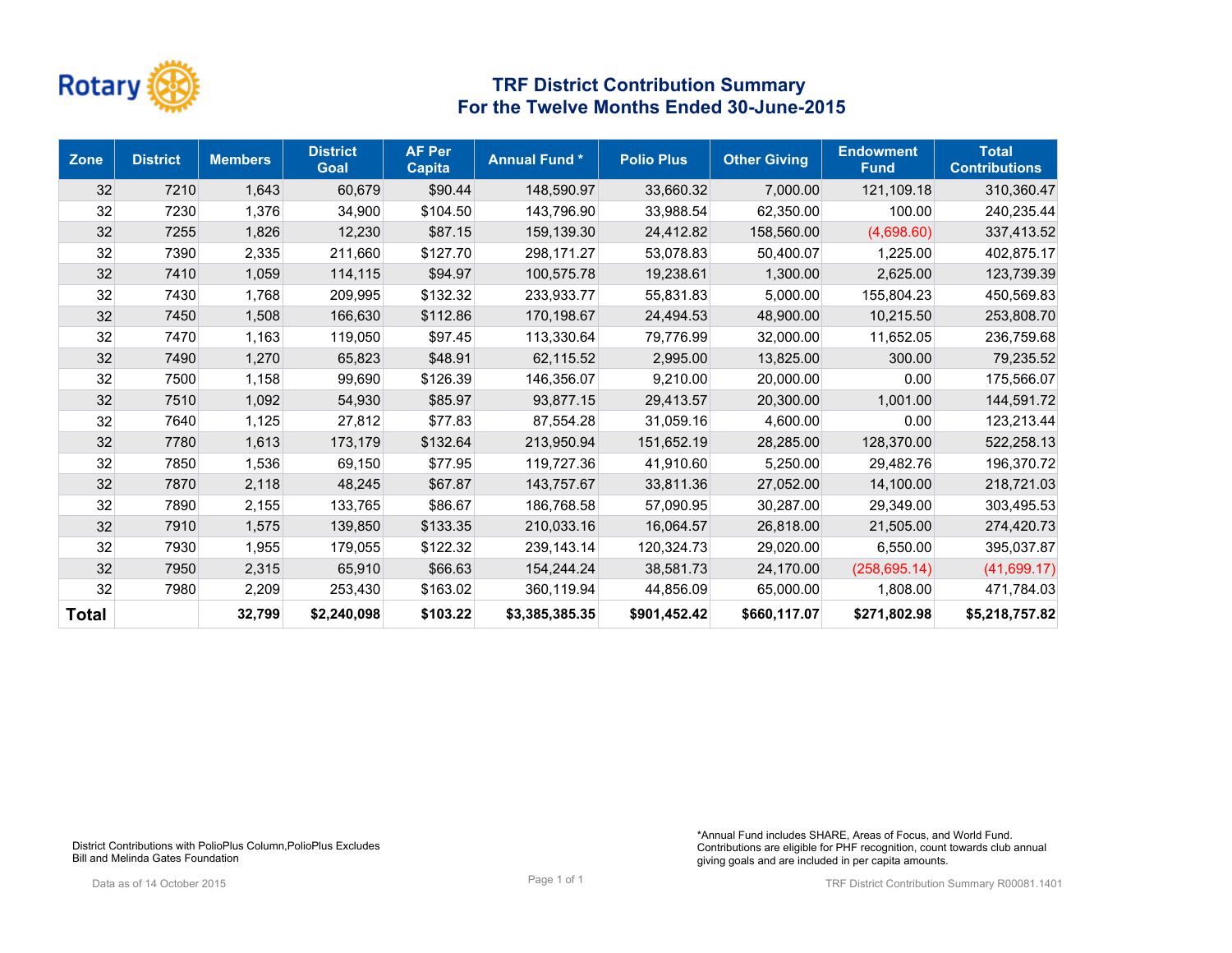

| <b>Zone</b>      | <b>District</b> | <b>Members</b> | <b>District</b> | <b>AF Per</b> |              | <b>Annual Fund*</b> |              | <b>Other Giving</b> | <b>Endowment Fund</b> |                     | <b>Total</b>         |
|------------------|-----------------|----------------|-----------------|---------------|--------------|---------------------|--------------|---------------------|-----------------------|---------------------|----------------------|
|                  |                 |                | <b>Goal</b>     | <b>Capita</b> | <b>Month</b> | <b>Year to Date</b> | <b>Month</b> | <b>Year to Date</b> | <b>Month</b>          | <b>Year to Date</b> | <b>Contributions</b> |
| 23               | 44              | 14             | $\pmb{0}$       | \$0.00        | 0.00         | 0.00                | 0.00         | 0.00                | 0.00                  | 0.00                | 0.00                 |
| 10               | 52              | 130            | 42,000          | \$105.41      | 2,208.00     | 13,703.56           | 2,100.00     | 10,518.13           | 0.00                  | 10.00               | 24,231.69            |
| 20               | 53              | 183            | 10,200          | \$0.54        | 0.00         | 98.28               | 23.00        | 1,940.03            | 0.00                  | 0.00                | 2,038.31             |
| 20               | 54              | 405            | 0               | \$0.25        | 100.00       | 100.00              | 0.00         | 3,300.00            | 0.00                  | 0.00                | 3,400.00             |
| 12               | 55              | 183            | 2,400           | \$20.77       | 1,400.00     | 3,800.00            | 0.00         | 0.00                | 0.00                  | 0.00                | 3,800.00             |
| $6 \overline{6}$ | 56              | 15             | 0               | \$0.00        | 0.00         | 0.00                | 1,025.00     | 1,525.00            | 0.00                  | 0.00                | 1,525.00             |
| 17               | 1010            | 2,846          | 13,000          | \$74.56       | 57,907.65    | 212,198.17          | 18,793.92    | 131,897.83          | 0.00                  | 0.00                | 344,096.00           |
| 17               | 1020            | 1,645          | 3,100           | \$80.95       | 23,257.80    | 133,159.40          | 5,089.35     | 60,683.57           | 0.00                  | 250.00              | 194,092.97           |
| 17               | 1030            | 1,578          | 1,700           | \$42.24       | 10,039.54    | 66,655.71           | 4,294.30     | 25,842.82           | 0.00                  | 158.73              | 92,657.26            |
| 17               | 1040            | 2,384          | $\mathbf 0$     | \$34.44       | 16,846.58    | 82,095.24           | 4,481.88     | 53,493.32           | 227.27                | 2,392.84            | 137,981.40           |
| 17               | 1050            | 1,003          | 16,190          | \$59.00       | 8,079.39     | 59,179.39           | 5,604.56     | 26,442.93           | 0.00                  | 1,587.30            | 87,209.62            |
| 17               | 1060            | 1,577          | 2,600           | \$45.99       | 24,986.00    | 72,520.23           | 14,456.36    | 36,336.62           | 0.00                  | 1,562.50            | 110,419.35           |
| 17               | 1070            | 2,507          | 17,036          | \$79.61       | 42,659.66    | 199,585.57          | 11,799.25    | 83,843.80           | 0.00                  | 5,845.46            | 289,274.83           |
| 18               | 1080            | 2,011          | 1,500           | \$57.42       | 20,273.82    | 115,467.42          | 11,795.48    | 77,869.50           | 0.00                  | 0.00                | 193,336.92           |
| 18               | 1090            | 1,910          | 32,408          | \$88.21       | 23,520.11    | 168,480.88          | 19,021.51    | 283,606.76          | 0.00                  | 0.00                | 452,087.64           |
| 18               | 1100            | 1,946          | 2,600           | \$56.99       | 24,113.74    | 110,906.00          | 60,223.67    | 144,838.51          | 0.00                  | 0.00                | 255,744.51           |
| 18               | 1110            | 2,361          | 2,300           | \$79.09       | 39,704.79    | 186,725.04          | 14,824.98    | 108,042.85          | 0.00                  | 0.00                | 294,767.89           |
| 18               | 1120            | 2,411          | 11,649          | \$48.92       | 31,586.27    | 117,950.46          | 15,082.83    | 71,253.97           | 0.00                  | 0.00                | 189,204.43           |
| 18               | 1130            | 1,314          | 13,740          | \$55.73       | 14,253.62    | 73,224.59           | 17,436.80    | 72,229.53           | 2,500.00              | 3,500.00            | 148,954.12           |
| 18               | 1140            | 1,130          | 10,090          | \$82.37       | 18,408.19    | 93,081.02           | 3,250.32     | 44,121.35           | 1,136.36              | 4,927.37            | 142,129.74           |
| 17               | 1150            | 1,633          | 2,400           | \$56.36       | 24,524.46    | 92,032.06           | 4,525.63     | 25,132.92           | 1,515.15              | 1,515.15            | 118,680.13           |
| 17               | 1160            | 2,007          | 3,550           | \$88.90       | 80,866.81    | 178,413.40          | 7,262.09     | 43,515.32           | 0.00                  | 10,129.87           | 232,058.59           |
| 18               | 1170            | 1,446          | 2,200           | \$57.11       | 20,170.14    | 82,574.35           | 9,271.01     | 43,804.97           | 0.00                  | 0.00                | 126,379.32           |
| 17               | 1180            | 1,772          | 4,070           | \$37.78       | 12,745.33    | 66,944.26           | 7,087.68     | 35,045.87           | 0.00                  | 1,031.75            | 103,021.88           |
| 17               | 1190            | 1,965          | 10,956          | \$41.68       | 18,153.73    | 81,895.89           | 6,601.24     | 70,381.21           | 0.00                  | 0.00                | 152,277.10           |
| 18               | 1200            | 1,561          | 7,028           | \$49.88       | 22,204.67    | 77,864.69           | 3,470.17     | 25,143.12           | 0.00                  | 0.00                | 103,007.81           |
| 17               | 1210            | 1,521          | 7,789           | \$68.98       | 28,952.39    | 104,921.00          | 25,290.49    | 78,047.48           | 0.00                  | 23,437.50           | 206,405.98           |
| 17               | 1220            | 1,721          | 4,234           | \$51.37       | 22,469.15    | 88,407.71           | 7,269.54     | 55,541.05           | 0.00                  | 0.00                | 143,948.76           |
| 17               | 1230            | 1,315          | 4,215           | \$39.35       | 3,378.05     | 51.750.29           | 9.467.00     | 40,771.91           | 0.00                  | 0.00                | 92,522.20            |

District Contributions with PolioPlus Column,PolioPlus Excludes Bill and Melinda Gates Foundation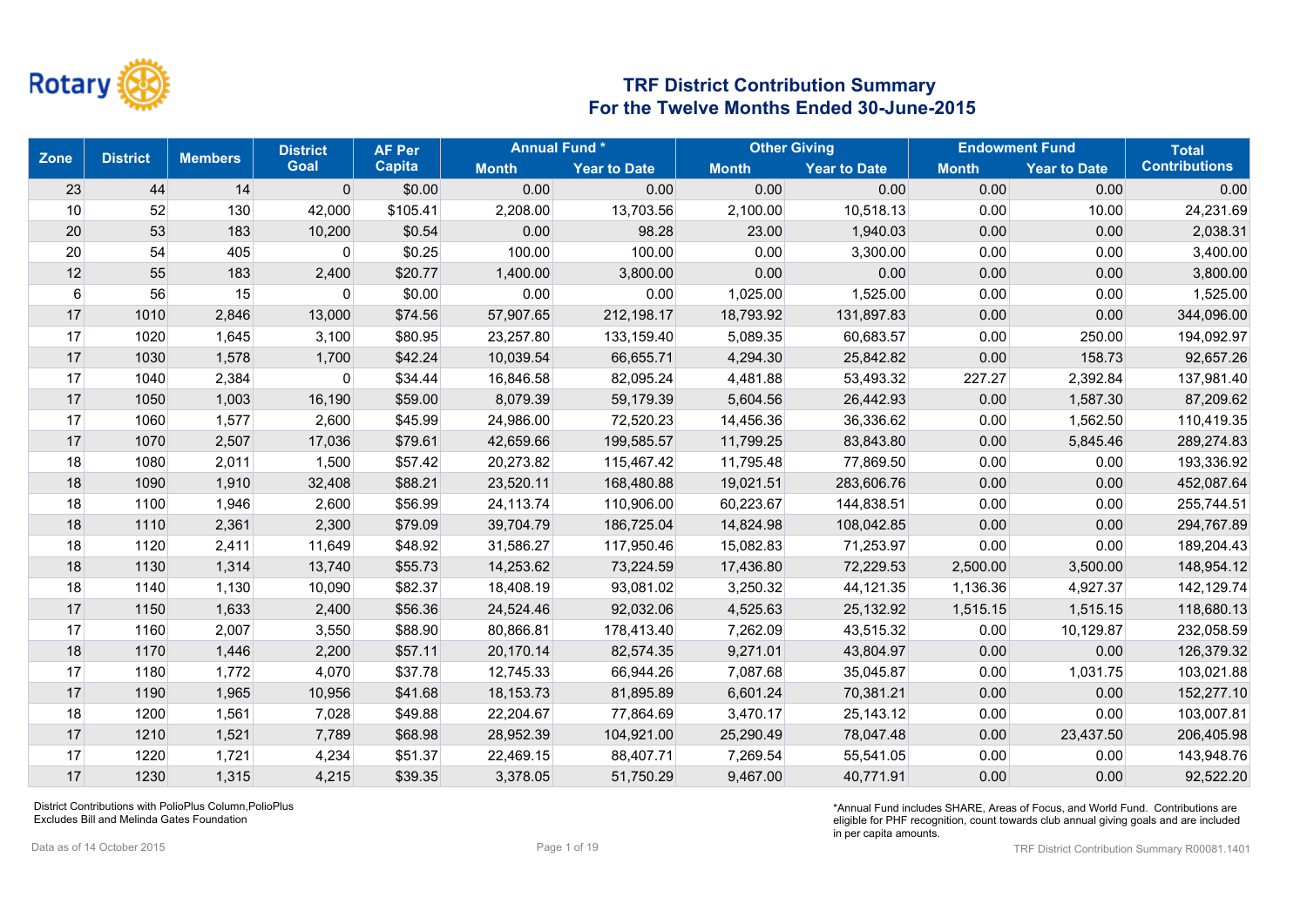

| <b>Zone</b> | <b>District</b> | <b>Members</b> | <b>District</b> | <b>AF Per</b> | <b>Annual Fund*</b> |                     |              | <b>Other Giving</b> |              | <b>Endowment Fund</b> | <b>Total</b>         |
|-------------|-----------------|----------------|-----------------|---------------|---------------------|---------------------|--------------|---------------------|--------------|-----------------------|----------------------|
|             |                 |                | <b>Goal</b>     | <b>Capita</b> | <b>Month</b>        | <b>Year to Date</b> | <b>Month</b> | <b>Year to Date</b> | <b>Month</b> | <b>Year to Date</b>   | <b>Contributions</b> |
| 18          | 1240            | 1,588          | 1,000           | \$65.40       | 21,371.59           | 103,849.78          | 7,340.73     | 42,805.65           | 0.00         | 0.00                  | 146,655.43           |
| 18          | 1250            | 1,698          | 5,011           | \$67.40       | 13,040.43           | 114,444.10          | 5,202.33     | 84,659.30           | 0.00         | 0.00                  | 199,103.40           |
| 18          | 1260            | 1,467          | 8,000           | \$73.57       | 29,684.98           | 107,926.07          | 5,200.95     | 42,858.17           | 0.00         | 158.73                | 150,942.97           |
| 17          | 1270            | 1,439          | $\pmb{0}$       | \$75.49       | 29,343.04           | 108,624.15          | 4,978.79     | 26,917.53           | 0.00         | 1,058.26              | 136,599.94           |
| 17          | 1280            | 1,281          | 4,600           | \$37.94       | 3,995.51            | 48,603.22           | 66,157.12    | 188,179.94          | 0.00         | 0.00                  | 236,783.16           |
| 18          | 1290            | 1,078          | 4,500           | \$49.03       | 6,006.15            | 52,856.77           | 3,756.57     | 35,948.72           | 0.00         | 781.25                | 89,586.74            |
| 16          | 1360            | 1,172          | 0               | \$26.49       | 22,900.48           | 31,046.21           | 1,691.76     | 5,546.76            | 0.00         | 0.00                  | 36,592.97            |
| 15          | 1380            | 1,065          | 1,125           | \$3.55        | 100.00              | 3,784.43            | 3,087.00     | 14,548.73           | 0.00         | 0.00                  | 18,333.16            |
| 15          | 1390            | 2,161          | 3,920           | \$9.45        | 1,913.09            | 20,416.32           | 3,068.70     | 34,252.51           | 0.00         | 0.00                  | 54,668.83            |
| 15          | 1400            | 1,178          | 8,600           | \$30.12       | 2,730.43            | 35,476.24           | 0.00         | 39,643.67           | 0.00         | 100.00                | 75,219.91            |
| 15          | 1410            | 2,319          | 8,010           | \$11.51       | 5,654.35            | 26,696.09           | 5,713.03     | 46,831.27           | 0.00         | 0.00                  | 73,527.36            |
| 15          | 1420            | 3,097          | 12,100          | \$9.19        | 5,200.00            | 28,453.77           | 47,256.08    | 60,774.05           | 0.00         | 100.00                | 89,327.82            |
| 15          | 1430            | 1,541          | 3,300           | \$18.78       | 40.22               | 28,937.05           | 2,229.44     | 21,979.52           | 0.00         | 0.00                  | 50,916.57            |
| 16          | 1440            | 2,422          | $\mathbf 0$     | \$27.19       | 0.00                | 65,862.38           | 0.00         | 49,197.57           | 0.00         | 0.00                  | 115,059.95           |
| 16          | 1450            | 2,234          | 800             | \$36.63       | 1,095.58            | 81,827.38           | 1,173.09     | 27,657.05           | 0.00         | 0.00                  | 109,484.43           |
| 16          | 1461            | 2,119          | $\mathbf{0}$    | \$34.27       | 0.00                | 72,615.39           | 0.00         | 1,552.63            | 0.00         | 336.32                | 74,504.34            |
| 16          | 1462            | 1,413          | 3,011           | \$13.13       | 0.00                | 18,550.80           | 0.00         | 5,534.00            | 0.00         | 0.00                  | 24,084.80            |
| 16          | 1470            | 2,259          | 600             | \$27.27       | 0.00                | 61,598.30           | 28,896.87    | 179,500.52          | 0.00         | 0.00                  | 241,098.82           |
| 16          | 1480            | 1,855          | $\mathbf 0$     | \$25.71       | 294.12              | 47,684.62           | 59.85        | 4,298.48            | 0.00         | 0.00                  | 51,983.10            |
| 11          | 1510            | 1,591          | 32,249          | \$83.83       | 7,417.39            | 133,380.00          | 6,997.98     | 36,607.59           | 0.00         | 1,087.00              | 171,074.59           |
| 11          | 1520            | 1,531          | 1,948           | \$53.84       | 17,017.46           | 82,433.50           | 5,206.61     | 22,492.27           | 0.00         | 1,000.00              | 105,925.77           |
| 13          | 1550            | 2,751          | $\mathbf 0$     | \$43.46       | 14,392.46           | 119,570.44          | 1,847.83     | 54,808.82           | 5,000.00     | 23,001.13             | 197,380.39           |
| 13          | 1560            | 2,766          | $\mathbf{0}$    | \$44.89       | (3, 148.00)         | 124,176.52          | 0.00         | 3,714.74            | 0.00         | 0.00                  | 127,891.26           |
| 13          | 1570            | 2,636          | $\mathbf 0$     | \$39.48       | 8,962.00            | 104,068.71          | 0.00         | 23,859.04           | 0.00         | 0.00                  | 127,927.75           |
| 13          | 1580            | 2,851          | $\mathbf 0$     | \$33.55       | 14,782.70           | 95,664.20           | 0.00         | 78,249.77           | 0.00         | 0.00                  | 173,913.97           |
| 13          | 1590            | 2,453          | $\mathbf 0$     | \$45.53       | 10,610.86           | 111,693.49          | 0.00         | 15,296.88           | 0.00         | 0.00                  | 126,990.37           |
| 13          | 1600            | 2,775          | $\mathbf 0$     | \$34.16       | 13,678.26           | 94,783.46           | 434.78       | 5,145.01            | 0.00         | 0.00                  | 99,928.47            |
| 13          | 1610            | 2,098          | $\pmb{0}$       | \$35.15       | 28,799.00           | 73,751.48           | 771.73       | 89,980.32           | 0.00         | 0.00                  | 163,731.80           |
| 18          | 1620            | 3.447          | 2,400           | \$54.67       | 14,915.30           | 188.442.39          | 11,239.13    | 154,453.24          | 2,717.39     | 3,717.39              | 346,613.02           |

District Contributions with PolioPlus Column,PolioPlus Excludes Bill and Melinda Gates Foundation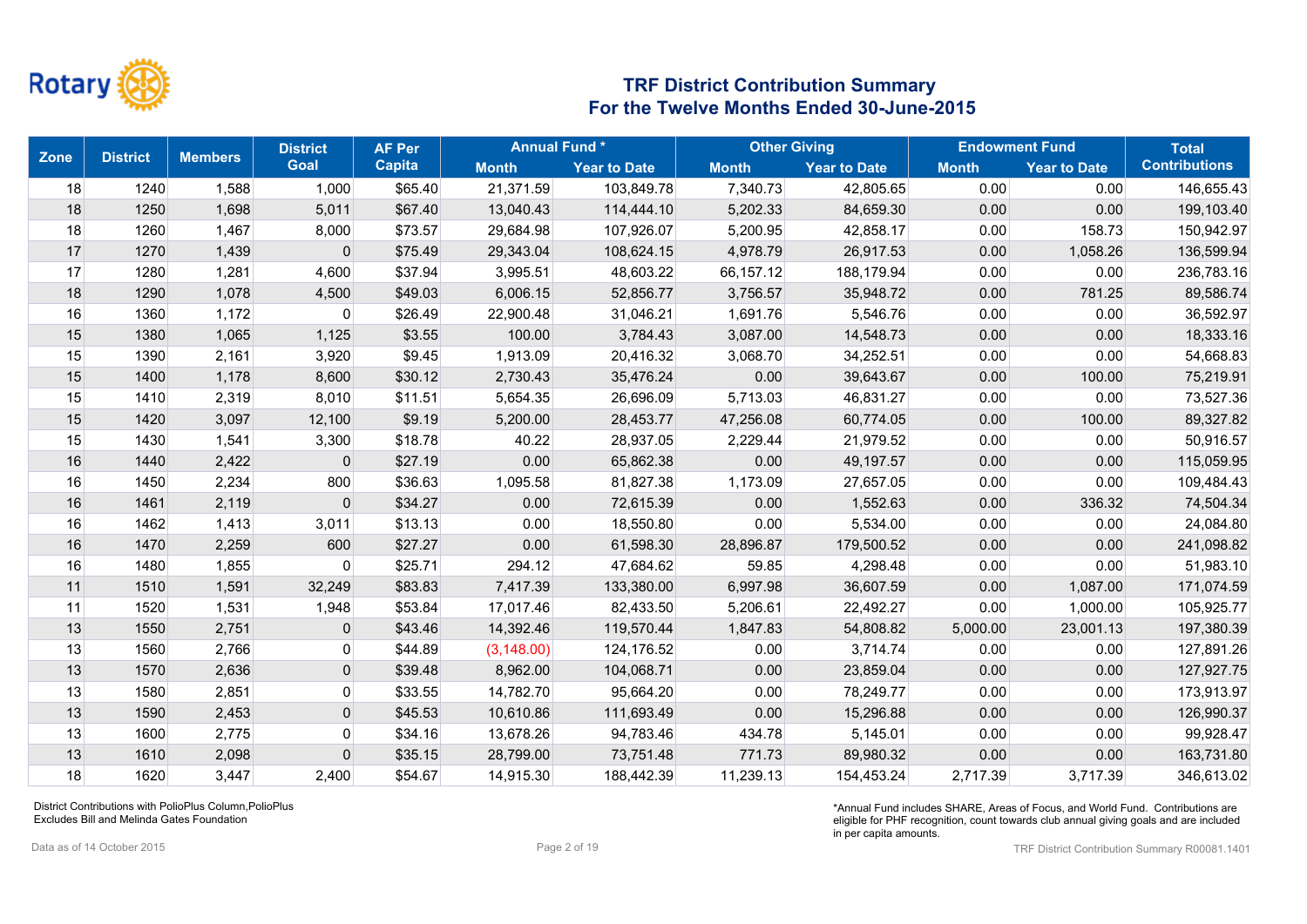

| <b>Zone</b> | <b>District</b> | <b>Members</b> | <b>District</b> | <b>AF Per</b> | <b>Annual Fund*</b> |                     | <b>Other Giving</b> |                     |              | <b>Endowment Fund</b> | <b>Total</b>         |
|-------------|-----------------|----------------|-----------------|---------------|---------------------|---------------------|---------------------|---------------------|--------------|-----------------------|----------------------|
|             |                 |                | <b>Goal</b>     | <b>Capita</b> | <b>Month</b>        | <b>Year to Date</b> | <b>Month</b>        | <b>Year to Date</b> | <b>Month</b> | <b>Year to Date</b>   | <b>Contributions</b> |
| 18          | 1630            | 3,686          | 74,347          | \$66.31       | 44,929.51           | 244,419.49          | 18,812.85           | 159,527.48          | 0.00         | 113.64                | 404,060.61           |
| 11          | 1640            | 1,777          | 26,251          | \$45.35       | 13,087.80           | 80,582.33           | 5,763.64            | 43,011.96           | 0.00         | 1,000.00              | 124,594.29           |
| 11          | 1650            | 1,379          | 27,693          | \$68.56       | 24,780.97           | 94,548.85           | 11,125.60           | 29,429.83           | 0.00         | 383,503.07            | 507,481.75           |
| 11          | 1660            | 2,087          | 6,015           | \$92.13       | 44,476.15           | 192,275.83          | 22,329.43           | 170,730.38          | 0.00         | 1,948.05              | 364,954.26           |
| 11          | 1670            | 1,435          | 28,088          | \$61.31       | 4,991.30            | 87,981.93           | 10,343.47           | 103,514.16          | 0.00         | 0.00                  | 191,496.09           |
| 11          | 1680            | 2,038          | 3,600           | \$50.19       | 82,424.56           | 102,283.26          | 37,453.69           | 62,452.10           | 0.00         | 187.50                | 164,922.86           |
| 11          | 1690            | 2,232          | $\mathbf 0$     | \$62.66       | 12,934.78           | 139,863.57          | 19,527.30           | 37,430.85           | 0.00         | 0.00                  | 177,294.42           |
| 11          | 1700            | 2,772          | 47,472          | \$70.99       | 33,671.87           | 196,778.07          | 17,280.52           | 113,914.10          | 0.00         | 500.00                | 311,192.17           |
| 11          | 1710            | 1,887          | $\mathbf 0$     | \$84.42       | 11,771.78           | 159,295.79          | 40,211.96           | 88,144.18           | 0.00         | 2,000.00              | 249,439.97           |
| 11          | 1720            | 1,654          | 6,146           | \$106.92      | 24,267.39           | 176,845.78          | 6,784.79            | 30,192.22           | 0.00         | 1,764.61              | 208,802.61           |
| 11          | 1730            | 1,785          | 106,456         | \$89.20       | 41,135.96           | 159,216.27          | 12,495.03           | 71,753.68           | 0.00         | 1,000.00              | 231,969.95           |
| 11          | 1740            | 1,633          | 13,100          | \$54.76       | 10,785.91           | 89,422.82           | 800.00              | 6,222.09            | 0.00         | 2,000.00              | 97,644.91            |
| 11          | 1750            | 1,388          | 10,235          | \$86.32       | 0.00                | 119,818.68          | 8,663.04            | 55,933.74           | 1,000.00     | 1,000.00              | 176,752.42           |
| 11          | 1760            | 2,229          | 4,800           | \$86.92       | 80,190.06           | 193,752.95          | 5,826.12            | 28,586.86           | 0.00         | 0.00                  | 222,339.81           |
| 11          | 1770            | 1,640          | 8,100           | \$93.32       | 54,913.16           | 153,039.56          | 8,876.09            | 59,834.56           | 0.00         | 1,000.00              | 213,874.12           |
| 11          | 1780            | 1,573          | 22,189          | \$77.89       | 3,739.13            | 122,517.02          | 12,832.45           | 48,943.91           | 0.00         | 0.00                  | 171,460.93           |
| 11          | 1790            | 1,902          | 15,300          | \$86.54       | 15,510.87           | 164,603.51          | 4,170.65            | 29,494.74           | 670.87       | 670.87                | 194,769.12           |
| 14          | 1800            | 3,848          | $\mathbf 0$     | \$77.09       | 49,604.91           | 296,639.10          | 27,939.51           | 173,496.28          | 0.00         | 0.00                  | 470,135.38           |
| 14          | 1810            | 4,212          | 293,780         | \$81.86       | 63,101.33           | 344,809.52          | 33,206.69           | 163,657.93          | 0.00         | 0.00                  | 508,467.45           |
| 14          | 1820            | 3,662          | 0               | \$89.97       | 61,739.25           | 329,476.68          | 47,227.60           | 132,247.42          | 0.00         | 0.00                  | 461,724.10           |
| 19          | 1830            | 3,120          | 6,000           | \$65.49       | 45,812.08           | 204,316.75          | 10,043.51           | 123,669.75          | 0.00         | 0.00                  | 327,986.50           |
| 19          | 1841            | 2,692          | 3,200           | \$79.50       | 5,652.18            | 214,026.74          | 1,847.87            | 149,283.51          | 0.00         | 0.00                  | 363,310.25           |
| 19          | 1842            | 3,026          | $\mathbf 0$     | \$72.59       | 28,392.39           | 219,642.48          | 8,176.08            | 119,455.68          | 0.00         | 0.00                  | 339,098.16           |
| 14          | 1850            | 3,144          | $\mathbf 0$     | \$72.37       | 61,342.43           | 227,531.18          | 3,369.56            | 43,618.07           | 0.00         | 0.00                  | 271,149.25           |
| 14          | 1860            | 4,225          | 9,100           | \$77.04       | 101,369.62          | 325,480.63          | 12,436.64           | 154,791.61          | 0.00         | 0.00                  | 480,272.24           |
| 14          | 1870            | 4,101          | $\mathbf 0$     | \$72.75       | 51,916.27           | 298,360.64          | 4,815.22            | 162,680.90          | 0.00         | 0.00                  | 461,041.54           |
| 14          | 1880            | 3,292          | 15,500          | \$75.08       | 67,916.41           | 247, 156. 12        | 7,204.31            | 49,500.00           | 0.00         | 0.00                  | 296,656.12           |
| 14          | 1890            | 3,731          | 3,000           | \$82.56       | 103,387.54          | 308,041.13          | 26,816.96           | 156,459.45          | 0.00         | 0.00                  | 464,500.58           |
| 14          | 1900            | 4,278          | 8,700           | \$85.14       | 58,725.23           | 364,230.39          | 7.707.50            | 92,569.53           | 0.00         | 6.25                  | 456,806.17           |

District Contributions with PolioPlus Column,PolioPlus Excludes Bill and Melinda Gates Foundation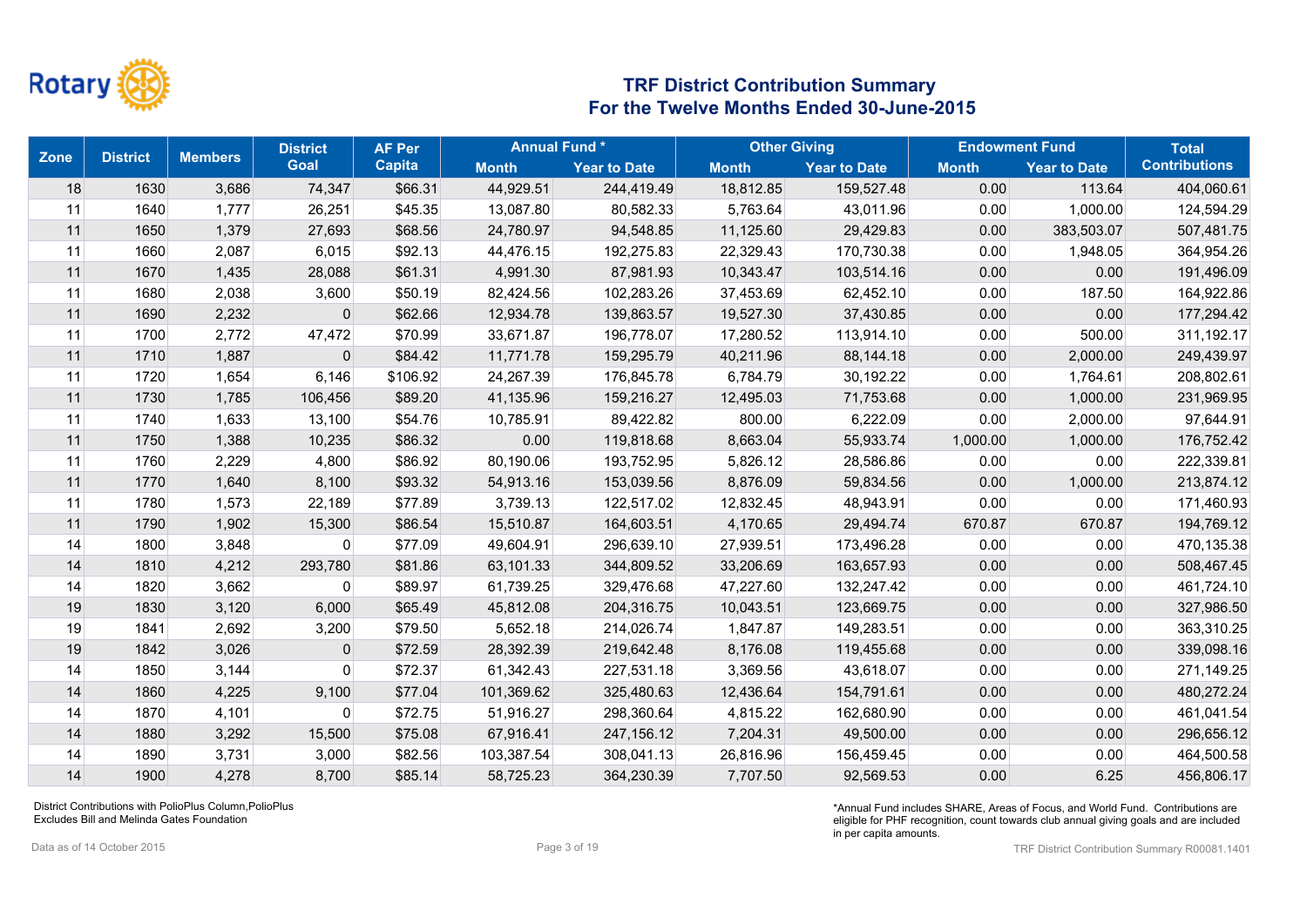

| <b>Zone</b>    | <b>District</b> | <b>Members</b> | <b>District</b> | <b>AF Per</b> | <b>Annual Fund*</b> |                     | <b>Other Giving</b> |                     |              | <b>Endowment Fund</b> | <b>Total</b>         |
|----------------|-----------------|----------------|-----------------|---------------|---------------------|---------------------|---------------------|---------------------|--------------|-----------------------|----------------------|
|                |                 |                | <b>Goal</b>     | <b>Capita</b> | <b>Month</b>        | <b>Year to Date</b> | <b>Month</b>        | <b>Year to Date</b> | <b>Month</b> | <b>Year to Date</b>   | <b>Contributions</b> |
| 19             | 1910            | 4,315          | 13,500          | \$106.34      | 4,778.31            | 458,847.62          | 24,282.82           | 71,367.85           | 0.00         | 2,193.18              | 532,408.65           |
| 19             | 1911            | 1,113          | 608             | \$31.02       | 0.00                | 34,527.00           | 0.00                | 28,635.09           | 0.00         | 0.00                  | 63,162.09            |
| 19             | 1912            | 894            | 0               | \$32.60       | 2,000.00            | 29,146.84           | 0.00                | 1,374.36            | 0.00         | 0.00                  | 30,521.20            |
| 19             | 1913            | 1,019          | 28,421          | \$48.30       | 36,267.73           | 49,219.05           | 208.70              | 2,779.70            | 0.00         | 0.00                  | 51,998.75            |
| 19             | 1920            | 3,367          | 0               | \$76.08       | 0.00                | 256,162.50          | 0.00                | 54,816.79           | 0.00         | 1,125.00              | 312,104.29           |
| 19             | 1930            | 3,246          | 2,700           | \$82.83       | 15,805.59           | 268,876.46          | 14,251.18           | 150,382.54          | 0.00         | 0.00                  | 419,259.00           |
| 14             | 1940            | 3,692          | 9,730           | \$42.21       | 35,392.17           | 155,846.99          | 19,106.99           | 82,704.90           | 0.00         | 0.00                  | 238,551.89           |
| 14             | 1950            | 2,790          | 3,900           | \$80.74       | 27,054.47           | 225,266.59          | 4,438.58            | 35,454.43           | 0.00         | 0.00                  | 260,721.02           |
| 13             | 1960            | 1,259          | 3,440           | \$16.77       | 12,874.67           | 21,108.35           | 4,054.35            | 7,818.44            | 0.00         | 0.00                  | 28,926.79            |
| 13             | 1970            | 1,921          | 8,000           | \$22.96       | 15,451.09           | 44,100.38           | 4,742.36            | 13,390.98           | 0.00         | 0.00                  | 57,491.36            |
| 13             | 1980            | 3,932          | 75,859          | \$54.38       | 51,790.00           | 213,841.58          | 19,367.76           | 114,108.85          | 0.00         | 1,002.10              | 328,952.53           |
| 13             | 1990            | 4,427          | 6,000           | \$41.85       | 65,919.10           | 185,286.28          | 16,881.73           | 118,562.05          | 0.00         | 0.00                  | 303,848.33           |
| 19             | 2000            | 4,269          | 8,750           | \$52.17       | 51,238.08           | 222,702.98          | 69,388.46           | 230,139.28          | 0.00         | 515.85                | 453,358.11           |
| 12             | 2031            | 2,332          | 76,040          | \$102.27      | 6,900.00            | 238,488.56          | 1,087.00            | 45,653.18           | 337, 162. 16 | 337, 162. 16          | 621,303.90           |
| 12             | 2032            | 2,501          | 189,931         | \$113.83      | 5,239.13            | 284,680.28          | 24,520.44           | 99,809.59           | 0.00         | 12,363.64             | 396,853.51           |
| 12             | 2041            | 2,312          | 205,611         | \$82.19       | 9,272.83            | 190,025.28          | 3,358.74            | 100,908.28          | 0.00         | 2,000.00              | 292,933.56           |
| 12             | 2042            | 2,124          | 203,524         | \$87.05       | 23,142.45           | 184,884.84          | 8,384.78            | 123,064.85          | 1,087.00     | 14,040.03             | 321,989.72           |
| 12             | 2050            | 2,897          | 229,846         | \$109.53      | 3,701.09            | 317,294.71          | 21,452.17           | 196,556.05          | 72.83        | 9,876.83              | 523,727.59           |
| 19             | 2060            | 4,423          | 66,481          | \$45.83       | 80,702.50           | 202,693.27          | 5,391.43            | 98,641.76           | 0.00         | 200.00                | 301,535.03           |
| $\overline{0}$ | 2070            | $\pmb{0}$      | $\mathbf 0$     | \$0.00        | 0.00                | 0.00                | 0.00                | 0.00                | 0.00         | (0.01)                | (0.01)               |
| 12             | 2071            | 3,124          | 77,923          | \$89.65       | 71,791.53           | 280,056.04          | 10,565.42           | 43,155.71           | 0.00         | 13,635.79             | 336,847.54           |
| 12             | 2072            | 3,037          | 84,200          | \$94.85       | 50,920.06           | 288,054.91          | 30,858.69           | 84,967.97           | 1,000.00     | 14,000.00             | 387,022.88           |
| 12             | 2080            | 3,425          | 147,148         | \$62.42       | 17,260.88           | 213,803.96          | 59,492.89           | 118,569.15          | 0.00         | 2,000.00              | 334,373.11           |
| 12             | 2090            | 3,144          | 14,830          | \$56.31       | 21,837.07           | 177,043.15          | 13,401.44           | 52,197.31           | 0.00         | 125.00                | 229,365.46           |
| 12             | 2100            | 3,946          | 206,130         | \$48.33       | 30,456.55           | 190,725.27          | 6,138.60            | 90,263.59           | 16,332.31    | 27,293.50             | 308,282.36           |
| 12             | 2110            | 4,009          | 135,173         | \$64.14       | 32,039.27           | 257, 123.33         | 4,093.02            | 56,478.52           | 0.00         | 8,100.00              | 321,701.85           |
| 12             | 2120            | 2,401          | 14,730          | \$51.73       | 22,191.17           | 124,215.36          | 20,183.18           | 62,058.16           | 0.00         | 5,152.40              | 191,425.92           |
| 18             | 2170            | 3,423          | 216,694         | \$64.52       | 23,704.52           | 220,859.65          | 7,097.95            | 102,095.06          | 0.00         | 137.00                | 323,091.71           |
| 13             | 2201            | 1,225          | 14,340          | \$44.58       | 9,392.06            | 54.604.59           | 3,140.39            | 87,169.64           | 1,000.57     | 1,000.57              | 142,774.80           |

District Contributions with PolioPlus Column,PolioPlus Excludes Bill and Melinda Gates Foundation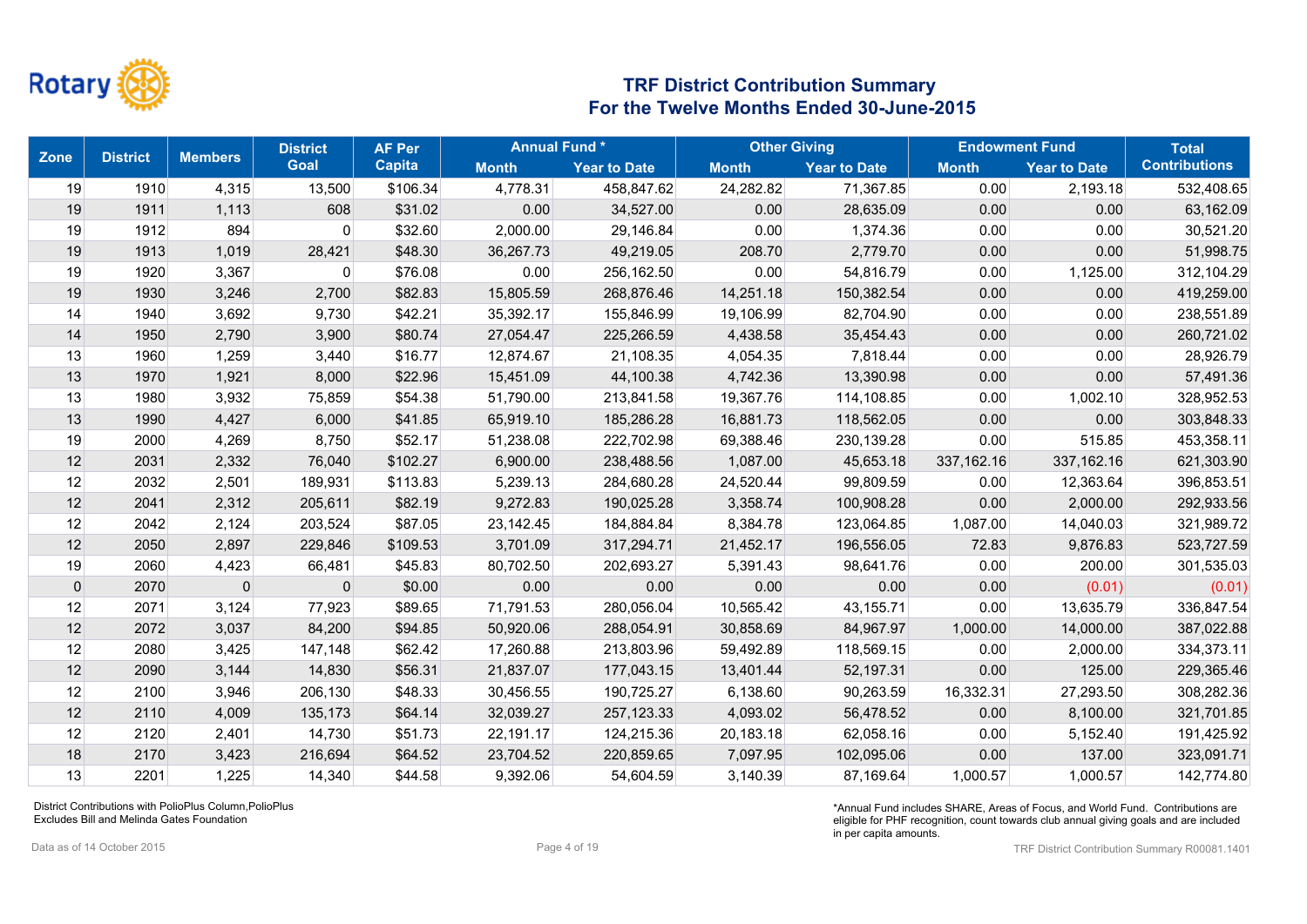

| <b>Zone</b> | <b>District</b> | <b>Members</b> | <b>District</b> | <b>AF Per</b> | <b>Annual Fund*</b> |                     |              | <b>Other Giving</b> |              | <b>Endowment Fund</b> | <b>Total</b>         |
|-------------|-----------------|----------------|-----------------|---------------|---------------------|---------------------|--------------|---------------------|--------------|-----------------------|----------------------|
|             |                 |                | Goal            | <b>Capita</b> | <b>Month</b>        | <b>Year to Date</b> | <b>Month</b> | <b>Year to Date</b> | <b>Month</b> | <b>Year to Date</b>   | <b>Contributions</b> |
| 13          | 2202            | 1,358          | 3,325           | \$60.78       | 22,116.67           | 82,536.88           | 3,212.30     | 53,414.23           | 1,087.00     | 4,670.19              | 140,621.30           |
| 13          | 2203            | 1,585          | 51,090          | \$41.56       | 18,496.12           | 65,874.04           | 28,108.89    | 68,831.87           | 1,000.00     | 3,004.79              | 137,710.70           |
| 15          | 2220            | 905            | 22,150          | \$19.80       | 2,010.00            | 17,921.00           | 625.00       | 10,641.00           | 0.00         | 0.00                  | 28,562.00            |
| 24          | 2225            | 501            | 49,900          | \$25.13       | 200.00              | 12,589.00           | 0.00         | 3,764.00            | 0.00         | 11.00                 | 16,364.00            |
| 16          | 2230            | 2,479          | 8,500           | \$14.85       | 4,015.00            | 36,825.04           | 4,025.00     | 22,330.79           | 1,000.00     | 1,075.00              | 60,230.83            |
| 19          | 2240            | 1,391          | 0               | \$38.09       | 49,985.00           | 52,985.00           | 22,776.00    | 36,274.52           | 0.00         | 1,298.70              | 90,558.22            |
| 19          | 2241            | 3,051          | 4,350           | \$15.71       | 34,753.30           | 47,917.70           | 12,350.00    | 67,326.75           | 0.00         | 3,333.70              | 118,578.15           |
| 16          | 2250            | 1,908          | 0               | \$16.39       | 10,302.69           | 31,270.79           | 5,305.97     | 54,852.60           | 0.00         | 0.00                  | 86,123.39            |
| 16          | 2260            | 1,827          | 3,805           | \$25.37       | 10,447.05           | 46,347.35           | 4,127.15     | 25,407.00           | 0.00         | 0.00                  | 71,754.35            |
| 16          | 2275            | 1,432          | 0               | \$22.45       | 7,464.09            | 32,147.71           | 6,927.15     | 18,841.09           | 0.00         | 0.00                  | 50,988.80            |
| 16          | 2290            | 1,913          | 30,312          | \$51.38       | 23,616.15           | 98,295.15           | 3,233.10     | 13,194.94           | 0.00         | 1,013.01              | 112,503.10           |
| 16          | 2305            | 1,846          | 40,288          | \$22.32       | 11,168.61           | 41,209.53           | 8,713.42     | 11,791.88           | 0.00         | 0.00                  | 53,001.41            |
| 16          | 2310            | 2,294          | $\mathbf{0}$    | \$25.74       | 21,791.43           | 59,047.02           | 6,258.28     | 59,624.27           | 0.00         | 0.00                  | 118,671.29           |
| 15          | 2320            | 1,846          | 2,000           | \$9.93        | 3,930.72            | 18,334.45           | 2,964.30     | 15,826.68           | 0.00         | 0.00                  | 34, 161. 13          |
| 15          | 2330            | 2,041          | 2,250           | \$10.12       | 3,890.72            | 20,645.40           | 3,174.89     | 37,020.33           | 0.00         | 0.00                  | 57,665.73            |
| 15          | 2340            | 2,069          | 35,408          | \$20.63       | 7,330.83            | 42,674.59           | 4,407.27     | 34,137.07           | 238.10       | 238.10                | 77,049.76            |
| 15          | 2350            | 3,424          | 11,775          | \$10.13       | 13,582.00           | 34,687.05           | 17,835.14    | 305,723.18          | 0.00         | 0.00                  | 340,410.23           |
| 16          | 2360            | 3,366          | 1,500           | \$13.31       | 10,762.86           | 44,793.48           | 1,113.26     | 17,002.87           | 0.00         | 0.00                  | 61,796.35            |
| 15          | 2370            | 1,952          | $\mathbf 0$     | \$17.04       | 22,987.59           | 33,267.12           | 6,134.67     | 16,615.46           | 0.00         | 0.00                  | 49,882.58            |
| 15          | 2380            | 2,364          | 28,594          | \$19.51       | 4,386.00            | 46,132.53           | 1,348.22     | 88,998.42           | 0.00         | 0.00                  | 135,130.95           |
| 16          | 2390            | 3,125          | 4,500           | \$12.83       | 16,407.95           | 40,087.76           | 7,714.29     | 44,807.72           | 0.00         | 10,000.00             | 94,895.48            |
| 15          | 2400            | 2,918          | 30,109          | \$15.71       | 13,908.41           | 45,831.06           | 4,146.32     | 18,570.74           | 0.00         | 0.00                  | 64,401.80            |
| 15          | 2410            | 2,821          | $\mathbf{0}$    | \$11.99       | 21,597.72           | 33,829.86           | 12,887.20    | 22,224.55           | 83.33        | 293.36                | 56,347.77            |
| 20          | 2420            | 1,932          | 204,302         | \$52.40       | 5,711.00            | 101,239.58          | 1,945.00     | 89,294.00           | 0.00         | 325.00                | 190,858.58           |
| 20          | 2430            | 2,202          | 44,498          | \$23.70       | 7,690.00            | 52,186.00           | 6,095.00     | 25,390.00           | 0.00         | 125.00                | 77,701.00            |
| 20          | 2440            | 1,646          | 37,700          | \$28.18       | 0.00                | 46,387.50           | 0.00         | 90,265.00           | 0.00         | 15,000.00             | 151,652.50           |
| 20          | 2451            | 1,941          | 47,013          | \$17.09       | 1,043.10            | 33, 172. 75         | 4,882.90     | 36,951.00           | 0.00         | 200.00                | 70,323.75            |
| 20          | 2452            | 2,239          | 89,854          | \$36.27       | 14,363.44           | 81,209.57           | 7,000.00     | 119,058.31          | 1,000.00     | 2,250.00              | 202,517.88           |
| 20          | 2470            | 1,308          | 13,372          | \$28.11       | 8,987.98            | 36,770.55           | 880.42       | 5,618.22            | 0.00         | 0.00                  | 42,388.77            |

District Contributions with PolioPlus Column,PolioPlus Excludes Bill and Melinda Gates Foundation

Data as of 14 October 2015 **Page 5** of 19 **Page 5** of 19 **Page 5** of 19 **Page 5** of 19 **Page 5** of 19 **Page 5** of 19 **Page 5** of 19 **Page 5** of 19 **Page 5** of 19 **Page 5** of 19 **Page 5** of 19 **Page 5** of 19 **Page 19 Page**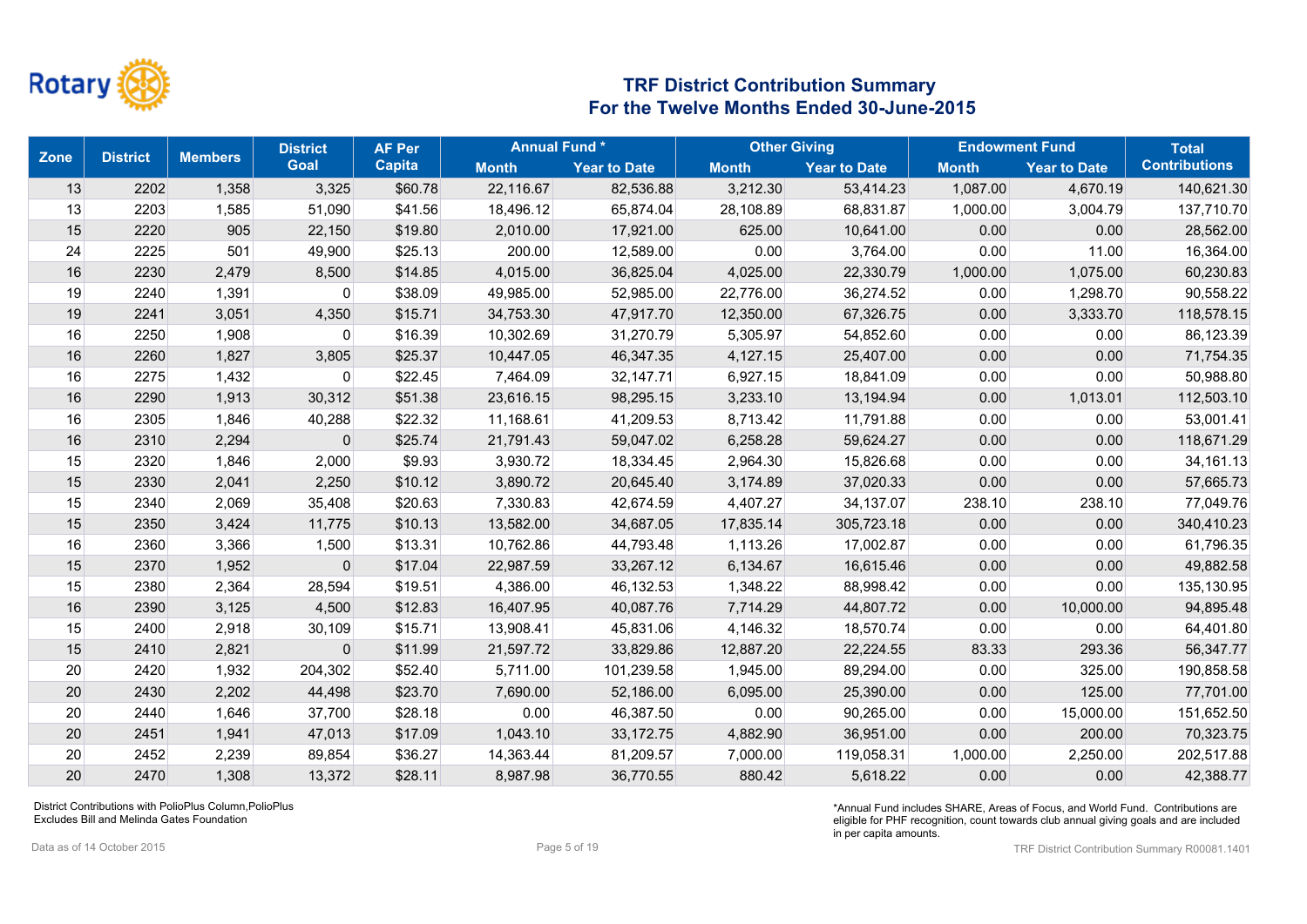

| <b>Zone</b>    | <b>District</b> | <b>Members</b> | <b>District</b> | <b>AF Per</b> | <b>Annual Fund*</b> |                     |              | <b>Other Giving</b> |              | <b>Endowment Fund</b> | <b>Total</b>         |
|----------------|-----------------|----------------|-----------------|---------------|---------------------|---------------------|--------------|---------------------|--------------|-----------------------|----------------------|
|                |                 |                | <b>Goal</b>     | <b>Capita</b> | <b>Month</b>        | <b>Year to Date</b> | <b>Month</b> | <b>Year to Date</b> | <b>Month</b> | <b>Year to Date</b>   | <b>Contributions</b> |
| 20             | 2482            | 2,131          | 20,625          | \$19.86       | 3,055.00            | 42,324.86           | 3,300.00     | 25,293.00           | 0.00         | 0.00                  | 67,617.86            |
| 20             | 2483            | 1,256          | 0               | \$5.79        | 2,108.70            | 7,278.30            | 0.00         | 2,075.50            | 0.00         | 0.00                  | 9,353.80             |
| 20             | 2484            | 715            | 39,550          | \$6.62        | 1,214.91            | 4,730.99            | 3,460.93     | 8,389.62            | 0.00         | 0.00                  | 13,120.61            |
| 19             | 2490            | 1,221          | 3,070           | \$13.92       | 3,812.00            | 16,992.44           | 0.00         | 25,495.00           | 0.00         | 200.00                | 42,687.44            |
|                | 2500            | 2,197          | 72,433          | \$104.82      | 15,800.78           | 230,281.11          | 3,043.14     | 34,252.19           | 0.00         | 25,478.22             | 290,011.52           |
|                | 2510            | 2,501          | 99,500          | \$176.95      | 57,327.12           | 442,556.31          | 18,873.82    | 75,363.57           | 0.00         | 106,016.99            | 623,936.87           |
|                | 2520            | 2,230          | 29,915          | \$69.59       | 16,117.97           | 155,188.58          | 1,650.84     | 23,302.74           | 84.75        | 1,800.63              | 180,291.95           |
| $\mathbf 1$    | 2530            | 2,278          | 46,430          | \$113.89      | 74,033.67           | 259,442.60          | 4,623.90     | 14,903.28           | 84.75        | 16,469.50             | 290,815.38           |
|                | 2540            | 1,095          | 8,400           | \$76.09       | 22,795.07           | 83,314.86           | 2,937.38     | 6,801.33            | 0.00         | 471.70                | 90,587.89            |
| -1             | 2550            | 1,682          | 12,160          | \$147.46      | 4,472.87            | 248,035.45          | 2,250.00     | 20,591.21           | 3,017.00     | 12,963.43             | 281,590.09           |
|                | 2560            | 2,015          | 342,000         | \$157.39      | 60,178.77           | 317,136.42          | 8,304.92     | 26,707.98           | 0.00         | 1,176.47              | 345,020.87           |
| $\mathbf{1}$   | 2570            | 1,669          | 117,480         | \$128.49      | 11,479.93           | 214,447.78          | 220.00       | 44,735.39           | 110.00       | 47,586.73             | 306,769.90           |
| $\mathbf{2}$   | 2580            | 2,977          | 332,595         | \$138.10      | 20,864.87           | 411,109.85          | 708.48       | 23,156.59           | 0.00         | 16,988.70             | 451,255.14           |
| $\mathbf{2}$   | 2590            | 2,150          | 154,405         | \$158.06      | 26, 147.52          | 339,830.93          | 10,517.02    | 130,713.03          | 41,000.02    | 119,980.42            | 590,524.38           |
| $\overline{2}$ | 2600            | 1,948          | 279,606         | \$143.50      | 18,475.74           | 279,537.84          | 1,771.10     | 13,754.56           | 0.00         | 13,145.17             | 306,437.57           |
| $\overline{2}$ | 2610            | 2,578          | 255,107         | \$110.67      | 24,079.12           | 285,305.11          | 321.34       | 4,474.86            | 2,000.00     | 25,000.00             | 314,779.97           |
| $\mathbf{2}$   | 2620            | 2,951          | 264,374         | \$107.78      | 12,734.79           | 318,063.44          | 1,307.49     | 16,239.57           | 4,000.00     | 37,200.00             | 371,503.01           |
| $\overline{2}$ | 2630            | 3,048          | 297,180         | \$123.91      | 20,517.64           | 377,664.17          | 3,295.56     | 27,822.66           | 2,999.00     | 31,404.64             | 436,891.47           |
| 3              | 2640            | 1,909          | 87,150          | \$95.71       | 11,205.94           | 182,703.85          | 84.73        | 19,167.48           | 30,000.01    | 40,637.25             | 242,508.58           |
| $\sqrt{3}$     | 2650            | 4,511          | 435,625         | \$195.95      | 103,879.68          | 883,919.16          | 5,119.16     | 73,059.44           | 10,017.00    | 136,073.23            | 1,093,051.83         |
| $\sqrt{3}$     | 2660            | 3,571          | 305,824         | \$163.54      | 41,362.50           | 583,990.52          | 10,580.99    | 167,967.14          | 4,156.00     | 51,231.49             | 803,189.15           |
| $\mathfrak{Z}$ | 2670            | 2,907          | 107,114         | \$104.27      | 25,168.69           | 303,106.94          | 1,826.62     | 53,212.34           | 0.00         | 3,139.29              | 359,458.57           |
| 3              | 2680            | 2,857          | 287,036         | \$130.07      | 35,138.91           | 371,609.94          | 32,099.47    | 77,276.08           | 0.00         | 8,000.00              | 456,886.02           |
| $\mathfrak{Z}$ | 2690            | 3,048          | 396,947         | \$149.62      | 49,005.85           | 456,031.02          | 15,673.32    | 134,301.59          | 2,000.00     | 61,523.73             | 651,856.34           |
| 3              | 2700            | 3,121          | 202,060         | \$82.85       | 64,260.23           | 258,559.29          | 9,341.22     | 27,383.92           | 0.00         | 3,571.42              | 289,514.63           |
| $\mathbf{3}$   | 2710            | 3,245          | 424,599         | \$134.73      | 42,057.64           | 437,183.04          | 11,761.42    | 82,174.20           | 13,000.00    | 62,216.96             | 581,574.20           |
| 3 <sup>1</sup> | 2720            | 2,355          | 28,310          | \$102.77      | 45,481.25           | 242,015.96          | 7,044.42     | 29,716.31           | 0.00         | 16,039.95             | 287,772.22           |
| 3              | 2730            | 2,298          | 37,455          | \$107.58      | 73,472.28           | 247,220.88          | 12,245.76    | 55, 143.83          | 2,320.00     | 12,140.00             | 314,504.71           |
| $\mathbf{3}$   | 2740            | 2,175          | 119,310         | \$93.17       | 35,017.45           | 202,642.03          | 6,076.22     | 21,189.51           | 339.00       | 11,339.00             | 235,170.54           |

District Contributions with PolioPlus Column,PolioPlus Excludes Bill and Melinda Gates Foundation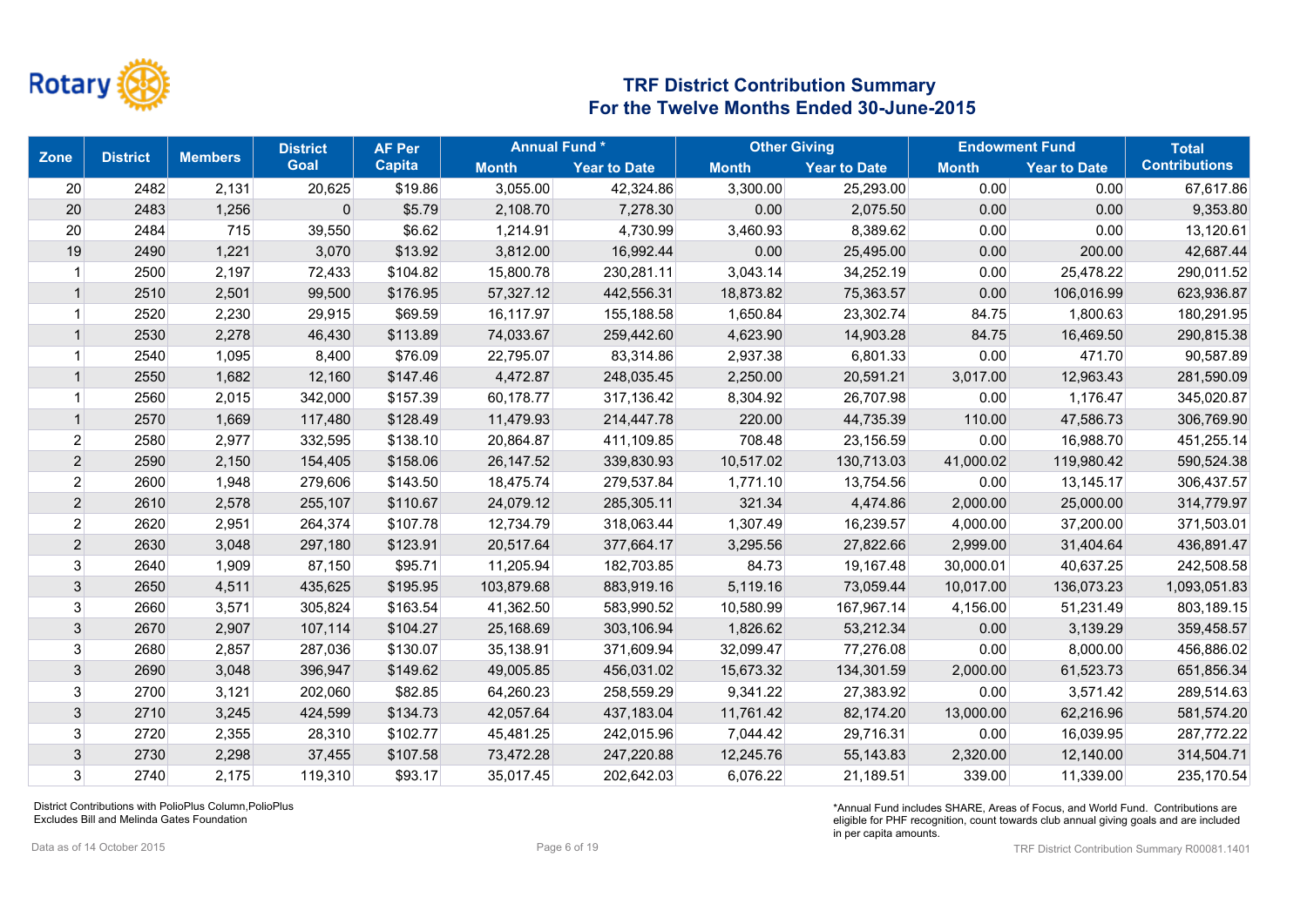

| <b>Zone</b><br><b>District</b> |      | <b>Members</b> | <b>District</b> | <b>Annual Fund*</b><br><b>AF Per</b> |              |                     | <b>Other Giving</b> |                     | <b>Endowment Fund</b> |                     | <b>Total</b>         |
|--------------------------------|------|----------------|-----------------|--------------------------------------|--------------|---------------------|---------------------|---------------------|-----------------------|---------------------|----------------------|
|                                |      |                | <b>Goal</b>     | <b>Capita</b>                        | <b>Month</b> | <b>Year to Date</b> | <b>Month</b>        | <b>Year to Date</b> | <b>Month</b>          | <b>Year to Date</b> | <b>Contributions</b> |
| $\overline{2}$                 | 2750 | 4,619          | 586,382         | \$166.36                             | 13,124.13    | 768,398.22          | 5,616.26            | 145,800.70          | 4,000.00              | 96,920.86           | 1,011,119.78         |
| $\mathbf{2}$                   | 2760 | 4,770          | 603,360         | \$148.87                             | 16,346.20    | 710,127.98          | 350.00              | 63,541.19           | 2,000.00              | 61,109.17           | 834,778.34           |
| $\mathbf{1}$                   | 2770 | 2,545          | 225,685         | \$202.18                             | 34,454.81    | 514,539.14          | 21,239.22           | 165,998.19          | 10,000.00             | 185,269.77          | 865,807.10           |
| 2 <sup>2</sup>                 | 2780 | 2,276          | 224,950         | \$158.03                             | 10,396.29    | 359,672.03          | 4,668.66            | 113,674.61          | 24,482.01             | 99,353.56           | 572,700.20           |
| $\mathbf{1}$                   | 2790 | 2,709          | 189,510         | \$117.92                             | 45,268.97    | 319,455.17          | 2,581.61            | 55,609.41           | 2,932.20              | 54,975.60           | 430,040.18           |
|                                | 2800 | 1,571          | 19,630          | \$90.05                              | 9,467.90     | 141,464.25          | 3,020.26            | 7,628.35            | 0.00                  | 6,000.00            | 155,092.60           |
| $\mathbf{1}$                   | 2820 | 1,931          | 268,807         | \$152.57                             | 12,404.54    | 294,620.80          | 2,070.00            | 48,149.73           | 2,000.00              | 52,146.81           | 394,917.34           |
|                                | 2830 | 1,117          | 42,040          | \$104.15                             | 16,888.74    | 116,335.46          | 5,496.39            | 37,676.86           | 0.00                  | 1,000.00            | 155,012.32           |
| $\mathbf{1}$                   | 2840 | 1,915          | 160,040         | \$171.58                             | 68,491.95    | 328,575.36          | 11,566.50           | 37,105.69           | 2,212.00              | 13,460.89           | 379,141.94           |
| 5 <sup>1</sup>                 | 2980 | 6,138          | 137,204         | \$42.54                              | 124, 172. 21 | 261,093.94          | 83,857.73           | 145,123.56          | 9,000.00              | 20,074.64           | 426,292.14           |
| $5\overline{)}$                | 3000 | 3,858          | 18,750          | \$27.40                              | 65,167.28    | 105,725.22          | 7,900.00            | 9,000.00            | 7,500.00              | 14,614.75           | 129,339.97           |
| $\overline{4}$                 | 3010 | 5,156          | 283,118         | \$138.34                             | 634,555.99   | 713,275.31          | 46,776.68           | 124,986.09          | 40,000.00             | 73,630.65           | 911,892.05           |
| $\overline{5}$                 | 3020 | 2,988          | 60,290          | \$73.20                              | 152,249.45   | 218,717.65          | 39,388.81           | 97,361.69           | 112,274.68            | 186,101.01          | 502,180.35           |
| $\overline{4}$                 | 3030 | 4,403          | 0               | \$40.86                              | 145,483.22   | 179,923.61          | 64,512.12           | 318,083.35          | 24,999.99             | 32,221.42           | 530,228.38           |
| $\overline{4}$                 | 3040 | 2,069          | 5,500           | \$18.23                              | 31,903.25    | 37,723.04           | 40,999.99           | 52,527.78           | 0.00                  | 593.22              | 90,844.04            |
| 4                              | 3051 | 2,440          | 19,175          | \$33.02                              | 19,952.10    | 80,572.74           | 0.00                | 50.00               | 0.00                  | 0.00                | 80,622.74            |
| $\overline{4}$                 | 3052 | 3,236          | 2,000           | (\$6.30)                             | 40,100.08    | (20, 399.92)        | 152,903.26          | 206,430.38          | 0.00                  | 83,135.59           | 269,166.05           |
| 4                              | 3053 | 1,796          | 26,000          | \$36.49                              | 2,288.71     | 65,531.74           | 0.00                | 4,000.00            | 0.00                  | 0.00                | 69,531.74            |
| 4                              | 3060 | 3,361          | 100,394         | \$155.56                             | 331,356.09   | 522,822.51          | 152,070.73          | 177,428.53          | 680.65                | 12,036.82           | 712,287.86           |
| 4                              | 3070 | 3,158          | 19,555          | \$44.72                              | 44,411.60    | 141,216.84          | 20,222.68           | 73,161.53           | 0.00                  | 0.00                | 214,378.37           |
| $\overline{4}$                 | 3080 | 3,060          | 31,600          | \$50.50                              | 60,875.24    | 154,544.95          | 15,929.30           | 92,677.42           | 5,000.00              | 17,398.33           | 264,620.70           |
| 4                              | 3090 | 1,684          | 3,171           | \$32.10                              | 6,129.04     | 54,051.24           | 0.00                | 0.00                | 0.00                  | 0.00                | 54,051.24            |
| $\overline{4}$                 | 3100 | 1,954          | 3,200           | \$27.44                              | 11,116.12    | 53,619.20           | 0.00                | 15,377.97           | 0.00                  | 0.00                | 68,997.17            |
| $6 \mid$                       | 3110 | 3,331          | 8,538           | \$33.17                              | 21,711.01    | 110,481.62          | 1,445.97            | 4,659.49            | 0.00                  | 0.00                | 115,141.11           |
| $\,6$                          | 3120 | 2,360          | 1,500           | \$46.24                              | 41,544.99    | 109,115.18          | 0.00                | 204.89              | 0.00                  | 0.00                | 109,320.07           |
| 4                              | 3131 | 4,376          | 78,000          | \$65.38                              | 97,969.15    | 286,115.31          | 279,702.79          | 737,099.61          | 8,064.52              | 43,114.30           | 1,066,329.22         |
| $\overline{4}$                 | 3132 | 2,860          | 12,250          | \$19.33                              | 23,242.31    | 55,289.14           | 2,969.35            | 11,807.25           | 12,000.00             | 19,000.00           | 86,096.39            |
| Δ                              | 3140 | 6,844          | 469,140         | \$129.27                             | 323,720.17   | 884,751.86          | 289,229.76          | 589,657.81          | 40,193.54             | 89,698.38           | 1,564,108.05         |
| 5 <sup>5</sup>                 | 3150 | 3,176          | 29,800          | \$23.62                              | 11,802.72    | 75,008.57           | 25.00               | 113,253.07          | 3,000.00              | 36,639.34           | 224,900.98           |

District Contributions with PolioPlus Column,PolioPlus Excludes Bill and Melinda Gates Foundation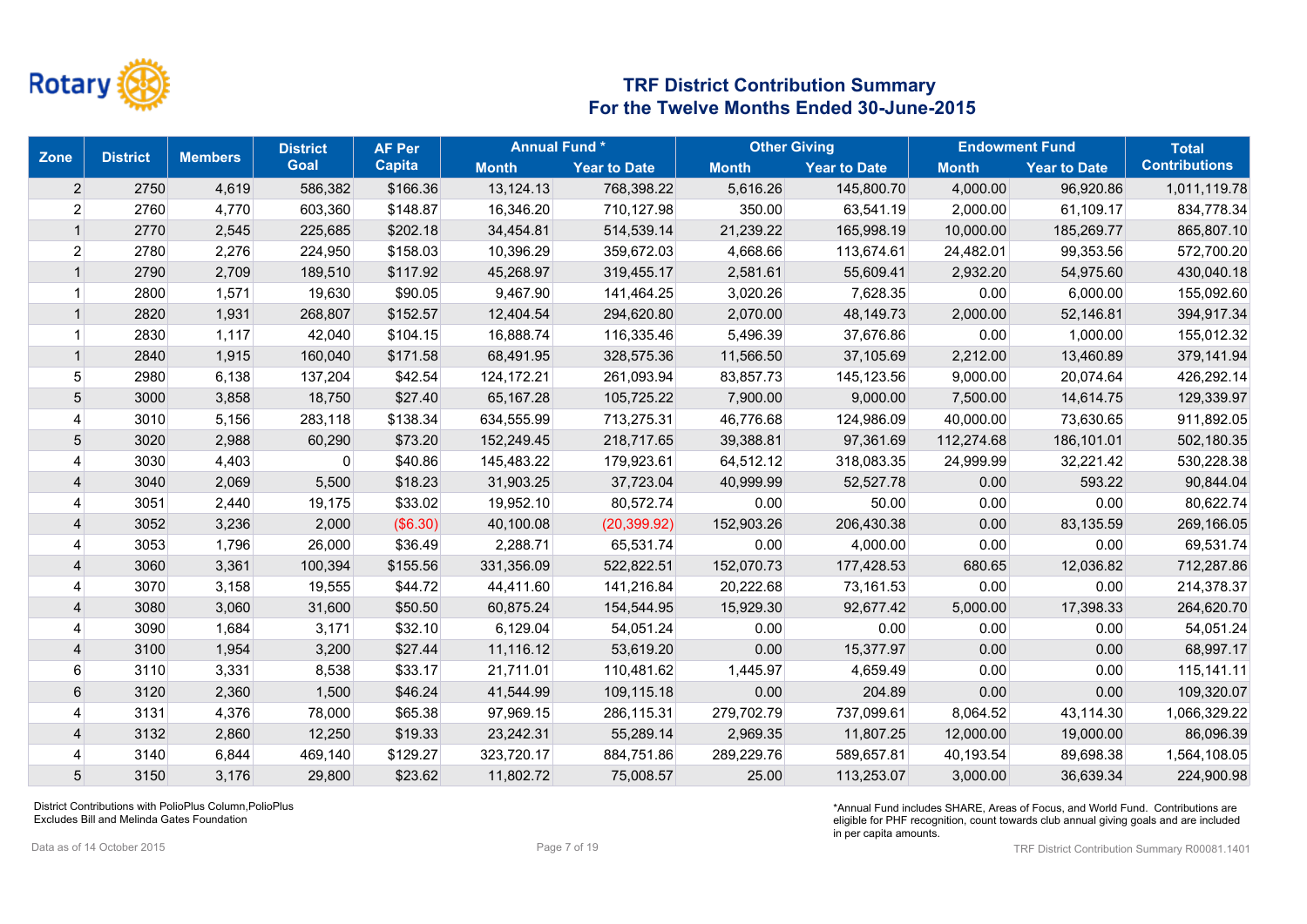

| <b>Zone</b><br><b>District</b> |      | <b>Members</b> | <b>District</b> | <b>AF Per</b> |              | <b>Annual Fund*</b> |              | <b>Other Giving</b> |              | <b>Endowment Fund</b> | <b>Total</b>         |
|--------------------------------|------|----------------|-----------------|---------------|--------------|---------------------|--------------|---------------------|--------------|-----------------------|----------------------|
|                                |      |                | <b>Goal</b>     | <b>Capita</b> | <b>Month</b> | <b>Year to Date</b> | <b>Month</b> | <b>Year to Date</b> | <b>Month</b> | <b>Year to Date</b>   | <b>Contributions</b> |
| $5\overline{)}$                | 3160 | 1,985          | 0               | \$23.64       | 33,511.29    | 46,934.80           | 30,000.00    | 30,016.94           | 0.00         | 0.00                  | 76,951.74            |
| $5\overline{)}$                | 3170 | 4,508          | 46,545          | \$71.60       | 241,594.35   | 322,753.28          | 39,205.92    | 74,872.88           | 0.00         | 0.00                  | 397,626.16           |
| 5 <sup>1</sup>                 | 3180 | 5,168          | 37,134          | \$48.60       | 23,951.05    | 251, 157. 73        | 0.00         | 11,427.00           | 0.00         | 0.00                  | 262,584.73           |
| 5 <sup>5</sup>                 | 3190 | 3,319          | 118,270         | \$301.94      | 599,844.28   | 1,002,131.33        | 217,741.92   | 304,821.58          | 0.00         | 1,198.45              | 1,308,151.36         |
| 5 <sup>1</sup>                 | 3201 | 4,522          | 16,754          | \$36.30       | 114,827.26   | 164,139.23          | 145,108.51   | 178,389.90          | 0.00         | 0.00                  | 342,529.13           |
| $\overline{5}$                 | 3202 | 3,847          | 93,300          | \$53.07       | 63,296.84    | 204,170.42          | 254,292.07   | 382,689.72          | 0.00         | 52,017.00             | 638,877.14           |
| 5 <sup>1</sup>                 | 3211 | 3,785          | 133,376         | \$52.71       | 61,358.16    | 199,519.29          | 2,000.00     | 14,336.00           | 0.00         | 6,000.00              | 219,855.29           |
| 5                              | 3212 | 3,172          | 46,113          | \$33.19       | 13,322.59    | 105,280.24          | 467.75       | 21,350.97           | 0.00         | 1,000.00              | 127,631.21           |
| 5 <sup>5</sup>                 | 3220 | 1,599          | 102,757         | \$341.27      | 123,427.85   | 545,689.37          | (1,939.10)   | 23,260.24           | 3,575.00     | 19,603.63             | 588,553.24           |
| 5                              | 3230 | 5,223          | 92,490          | \$65.82       | 142,927.81   | 343,780.01          | 88,013.68    | 151,873.44          | 18,348.39    | 126,798.40            | 622,451.85           |
| $6 \overline{6}$               | 3240 | 2,545          | 59,966          | \$96.37       | 67,684.56    | 245,267.75          | 1,030.00     | 98,113.74           | 0.00         | 33,384.00             | 376,765.49           |
| 6                              | 3250 | 2,998          | 93,174          | \$141.74      | 132,988.89   | 424,941.85          | 10,757.93    | 21,447.69           | 82,176.14    | 104,420.72            | 550,810.26           |
| $6 \mid$                       | 3261 | 2,278          | 5,500           | \$16.68       | 12,374.99    | 37,991.82           | 0.00         | 0.00                | 0.00         | 0.00                  | 37,991.82            |
| 6                              | 3262 | 2,557          | 46,668          | \$35.84       | 23,600.00    | 91,653.80           | 2,400.00     | 2,500.00            | 20,500.00    | 50,500.00             | 144,653.80           |
| 6                              | 3271 | 1,400          | 13,700          | \$12.42       | 0.00         | 17,394.74           | 0.00         | 28,968.58           | 0.00         | 0.00                  | 46,363.32            |
| 6                              | 3272 | 2,128          | 13,950          | \$19.20       | 400.00       | 40,855.96           | 954.00       | 44,873.67           | 0.00         | 1,000.00              | 86,729.63            |
| 6                              | 3281 | 3,992          | 196,460         | \$147.86      | 46,111.32    | 590,255.87          | 4,700.00     | 48,310.34           | 3,000.00     | 34,112.72             | 672,678.93           |
| 6                              | 3282 | 2,323          | 3,602           | \$87.53       | 302.60       | 203,322.30          | 0.00         | 101,525.00          | 0.00         | 0.00                  | 304,847.30           |
| $6 \mid$                       | 3291 | 3,871          | 157,099         | \$51.36       | 164,679.57   | 198,818.43          | 35,330.64    | 158,131.54          | 0.00         | 0.00                  | 356,949.97           |
| $6 \overline{6}$               | 3292 | 2,828          | 44,105          | \$59.31       | 60,473.64    | 167,730.34          | 65,316.28    | 80,666.28           | 0.00         | 0.00                  | 248,396.62           |
| $6 \mid$                       | 3300 | 1,620          | 114,483         | \$178.58      | 3,481.00     | 289,304.00          | 538.52       | 50,306.52           | 0.00         | 4,485.00              | 344,095.52           |
| 6                              | 3310 | 1,703          | 257,295         | \$141.20      | 23,005.00    | 240,462.00          | 10,755.00    | 234,000.00          | (1,900.00)   | 6,800.00              | 481,262.00           |
| 6                              | 3330 | 2,467          | 84,634          | \$187.65      | 500.00       | 462,939.90          | 1,000.00     | 59,386.39           | 0.00         | 11,000.00             | 533,326.29           |
| $6 \mid$                       | 3340 | 1,412          | 3,400           | \$54.48       | 7,300.00     | 76,925.00           | 0.00         | 72,000.00           | 0.00         | 0.00                  | 148,925.00           |
| $6 \mid$                       | 3350 | 2,459          | 47,700          | \$166.40      | 30,130.00    | 409,189.06          | 2,757.00     | 144,784.13          | 0.00         | 39,000.00             | 592,973.19           |
| 6                              | 3360 | 1,378          | 135,550         | \$89.50       | 46,115.33    | 123,335.67          | (900.00)     | 6,760.00            | 0.00         | 3,000.00              | 133,095.67           |
| $\overline{7}$                 | 3410 | 1,169          | 26,208          | \$92.68       | 18,888.00    | 108,338.00          | 725.00       | 42,687.00           | 0.00         | 40.00                 | 151,065.00           |
| $\overline{7}$                 | 3420 | 1,050          | 81,605          | \$170.53      | 2,180.00     | 179,061.00          | 0.00         | 24,102.00           | 0.00         | 1,100.00              | 204,263.00           |
| 10                             | 3450 | 1.887          | 126.754         | \$405.38      | 96.037.00    | 764.948.00          | 4,900.00     | 119,830.00          | 34,990.00    | 185,790.00            | 1,070,568.00         |

District Contributions with PolioPlus Column,PolioPlus Excludes Bill and Melinda Gates Foundation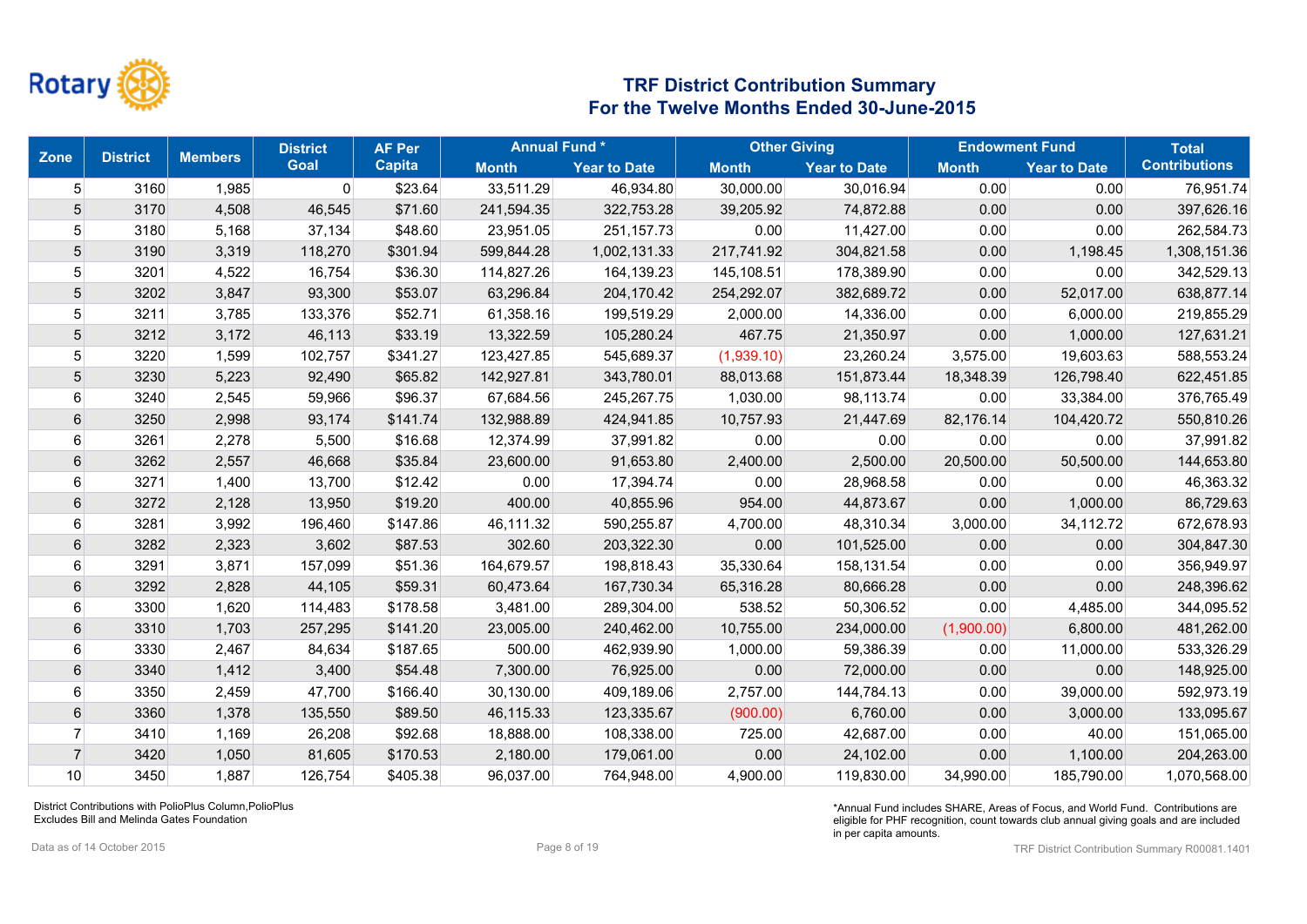

| <b>Zone</b>    | <b>District</b> | <b>Members</b> | <b>District</b> | <b>AF Per</b> | <b>Annual Fund*</b> |                     |              | <b>Other Giving</b> |              | <b>Endowment Fund</b> | <b>Total</b>         |
|----------------|-----------------|----------------|-----------------|---------------|---------------------|---------------------|--------------|---------------------|--------------|-----------------------|----------------------|
|                |                 |                | <b>Goal</b>     | <b>Capita</b> | <b>Month</b>        | <b>Year to Date</b> | <b>Month</b> | <b>Year to Date</b> | <b>Month</b> | <b>Year to Date</b>   | <b>Contributions</b> |
| $10$           | 3460            | 4,315          | 112,224         | \$153.07      | 9,930.00            | 660,510.00          | 3,800.00     | 106,969.05          | 0.00         | 109,100.00            | 876,579.05           |
| 10             | 3470            | 1,844          | 77,700          | \$128.63      | 9,400.00            | 237,200.00          | 1,000.00     | 22,000.00           | 1,000.00     | 3,000.00              | 262,200.00           |
| 10             | 3480            | 4,422          | 532,279         | \$213.39      | 23,210.00           | 943,625.00          | 64,251.60    | 386,308.08          | 12,000.00    | 187,000.00            | 1,516,933.08         |
| 10             | 3490            | 4,324          | 324,257         | \$248.16      | 94,663.00           | 1,073,029.00        | 14,000.00    | 179,060.00          | 76,600.00    | 234,700.00            | 1,486,789.00         |
| $10$           | 3500            | 5,017          | 41,335          | \$254.96      | 158,433.00          | 1,279,149.20        | 2,000.00     | 198,218.00          | 0.00         | 369,100.00            | 1,846,467.20         |
| 10             | 3510            | 3,962          | 492,686         | \$144.64      | 33,925.00           | 573,075.00          | 14,931.06    | 205,788.09          | 2,610.00     | 70,610.00             | 849,473.09           |
| 10             | 3520            | 5,507          | 977,792         | \$133.74      | 39,376.00           | 736,526.88          | 27,000.00    | 954,129.02          | 5,000.00     | 948,000.00            | 2,638,655.90         |
| 10             | 3590            | 3,717          | 663,220         | \$184.71      | 3,910.00            | 686,576.40          | 6,000.00     | 47,650.04           | 0.00         | 34,000.00             | 768,226.44           |
| 9              | 3600            | 3,453          | 1,277,831       | \$353.89      | 16,400.00           | 1,221,970.26        | 5,501.00     | 49,870.47           | 0.00         | 63,000.05             | 1,334,840.78         |
| 10             | 3610            | 3,340          | 0               | \$142.59      | 4,620.00            | 476,243.86          | 0.00         | 1,000.00            | 0.00         | 4,000.00              | 481,243.86           |
| 9              | 3620            | 3,726          | 96,460          | \$138.56      | 14,200.00           | 516,260.31          | 763.62       | 84,687.24           | 0.00         | 20,049.02             | 620,996.57           |
| 9              | 3630            | 5,902          | 476,065         | \$189.98      | 50.00               | 1,121,283.66        | 14.00        | 78,896.53           | 0.00         | 87,000.03             | 1,287,180.22         |
| 9              | 3640            | 1,583          | 462,400         | \$216.54      | 4,190.91            | 342,780.09          | 0.00         | 6,225.00            | 0.00         | 19,999.98             | 369,005.07           |
| 9              | 3650            | 2,196          | 8,000           | \$142.40      | 31,451.00           | 312,716.91          | 0.00         | 4,000.00            | 20,000.00    | 230,499.91            | 547,216.82           |
| 10             | 3661            | 2,799          | 23,500          | \$160.27      | 1,562.00            | 448,609.65          | 0.00         | 4,000.01            | 0.00         | 63,800.04             | 516,409.70           |
| 10             | 3662            | 2,777          | 0               | \$168.85      | 8,555.00            | 468,900.06          | 0.00         | 3,000.00            | 0.00         | 2,000.00              | 473,900.06           |
| 9              | 3670            | 3,930          | 71,800          | \$249.46      | 5,800.00            | 980,364.71          | 6,000.00     | 61,200.01           | 0.00         | 91,999.87             | 1,133,564.59         |
| 9              | 3680            | 2,319          | 20,000          | \$193.73      | 11,400.00           | 449,263.72          | 0.00         | 13,300.00           | 0.00         | 1,000.00              | 463,563.72           |
| 9              | 3690            | 2,724          | 115,500         | \$292.61      | 8,100.01            | 797,079.16          | 1,000.00     | 13,059.80           | 0.00         | 29,000.00             | 839,138.96           |
| 9              | 3700            | 2,694          | 310,682         | \$182.15      | 8,425.00            | 490,701.88          | 0.00         | 10,400.00           | 0.00         | 134,330.00            | 635,431.88           |
| 10             | 3710            | 2,792          | 705,355         | \$191.72      | 31,100.00           | 535,290.29          | 1,000.00     | 7,472.01            | 99,999.90    | 200,999.99            | 743,762.29           |
| 10             | 3720            | 4,326          | 340,100         | \$145.62      | 11,900.01           | 629,936.92          | 0.00         | 13,908.58           | 7,000.00     | 36,000.02             | 679,845.52           |
| 9              | 3730            | 2,726          | 1,156,700       | \$203.11      | 20,800.01           | 553,671.28          | 0.00         | 5,850.00            | 0.00         | 8,000.00              | 567,521.28           |
| 9              | 3740            | 2,645          | 501,070         | \$210.30      | 36,000.00           | 556,239.79          | 12,181.82    | 44,187.65           | 0.00         | 45,000.00             | 645,427.44           |
| 9              | 3750            | 2,775          | 64,600          | \$553.75      | 60,207.26           | 1,536,661.32        | 0.00         | 1,400.00            | 0.00         | 15,000.04             | 1,553,061.36         |
| $\overline{7}$ | 3770            | 1,693          | 5,200           | \$30.95       | (6,010.00)          | 52,404.78           | 6,500.00     | 17,487.27           | 0.00         | 0.00                  | 69,892.05            |
| $\overline{7}$ | 3780            | 2,249          | 99,017          | \$141.04      | 14,574.55           | 317,207.10          | 0.00         | 320.22              | 0.00         | 0.00                  | 317,527.32           |
| $\overline{7}$ | 3790            | 2,569          | 83,968          | \$150.67      | 24,216.85           | 387,079.86          | 1,218.28     | 16,557.54           | 0.00         | 0.00                  | 403,637.40           |
| $\overline{7}$ | 3800            | 2,289          | 195,430         | \$200.99      | 151,472.15          | 460.060.70          | 21,120.00    | 33,850.00           | 0.00         | 1,000.00              | 494,910.70           |

District Contributions with PolioPlus Column,PolioPlus Excludes Bill and Melinda Gates Foundation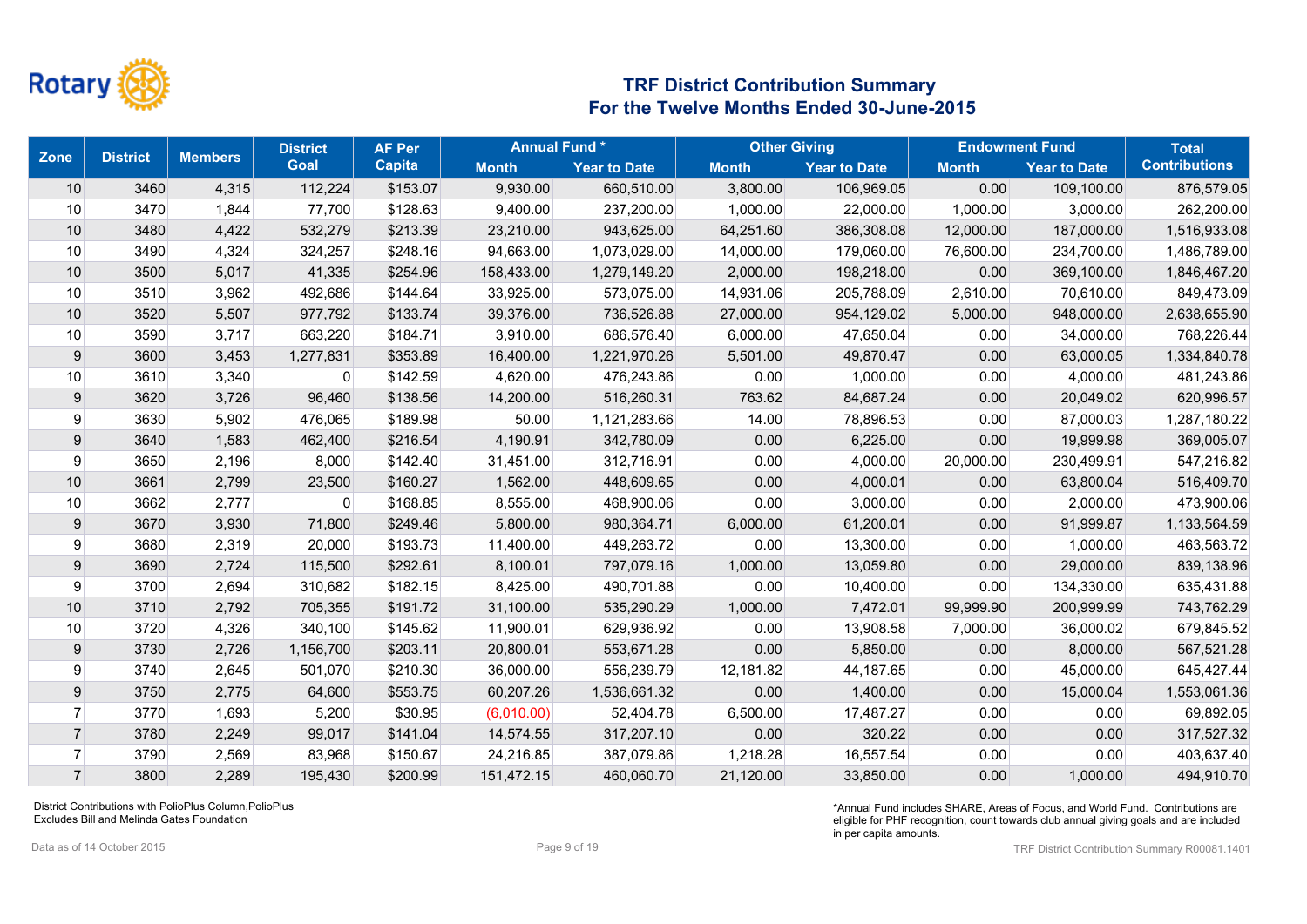

| <b>Zone</b>    | <b>District</b> | <b>Members</b> | <b>District</b> | <b>AF Per</b> | <b>Annual Fund*</b> |                     |              | <b>Other Giving</b> |              | <b>Endowment Fund</b> | <b>Total</b>         |
|----------------|-----------------|----------------|-----------------|---------------|---------------------|---------------------|--------------|---------------------|--------------|-----------------------|----------------------|
|                |                 |                | <b>Goal</b>     | <b>Capita</b> | <b>Month</b>        | <b>Year to Date</b> | <b>Month</b> | <b>Year to Date</b> | <b>Month</b> | <b>Year to Date</b>   | <b>Contributions</b> |
| $\overline{7}$ | 3810            | 2,363          | 197,309         | \$130.76      | 12,885.00           | 308,992.21          | 248.88       | 13,617.13           | 0.00         | 2,100.00              | 324,709.34           |
| $\overline{7}$ | 3820            | 2,810          | 31,514          | \$99.21       | 1,225.00            | 278,768.14          | 0.00         | 3,572.96            | 0.00         | 0.00                  | 282,341.10           |
| $\overline{7}$ | 3830            | 2,479          | 243,703         | \$224.09      | 10,201.78           | 555,517.08          | 1,315.00     | 143,279.01          | 0.00         | 11,000.00             | 709,796.09           |
| $\overline{7}$ | 3850            | 1,256          | 56,630          | \$101.52      | 8,490.96            | 127,510.59          | 228.16       | 2,366.60            | 0.00         | (300.00)              | 129,577.19           |
| $\overline{7}$ | 3860            | 2,294          | 56,589          | \$111.52      | (3,752.68)          | 255,828.44          | 8,972.24     | 29,342.59           | 0.00         | 0.00                  | 285,171.03           |
| $\overline{7}$ | 3870            | 1,160          | 66,853          | \$76.58       | 4,005.00            | 88,835.12           | 111.11       | 4,223.12            | 0.00         | 20.00                 | 93,078.24            |
| 21             | 4060            | 1,226          | 36,506          | \$20.98       | 1,640.00            | 25,725.67           | 2,634.00     | 24,843.00           | 1,400.00     | 2,020.00              | 52,588.67            |
| 21             | 4100            | 1,098          | 40,530          | \$91.70       | 33,473.00           | 100,689.00          | 2,918.00     | 25,708.00           | 150.00       | 1,315.00              | 127,712.00           |
| 21             | 4110            | 1,423          | 153,438         | \$102.25      | 27,825.96           | 145,504.96          | 17,510.50    | 59,963.00           | 25.00        | 400.00                | 205,867.96           |
| 21             | 4130            | 1,418          | 164,661         | \$197.61      | 80,629.69           | 280,209.47          | 12,151.00    | 176,078.50          | 7,686.42     | 35,594.42             | 491,882.39           |
| 21             | 4150            | 1,031          | 15,123          | \$80.85       | 46,561.17           | 83,360.17           | 1,470.00     | 16,128.74           | 456.00       | 456.00                | 99,944.91            |
| 21             | 4160            | 986            | 11,400          | \$72.32       | 56,613.00           | 71,307.00           | 1,885.00     | 7,296.00            | 0.00         | 0.00                  | 78,603.00            |
| 21             | 4170            | 1,404          | 33,040          | \$106.65      | 59,693.00           | 149,737.90          | 8,065.00     | 39,350.00           | 200.00       | 1,590.00              | 190,677.90           |
| 21             | 4185            | 1,470          | 95,586          | \$119.60      | 54,030.87           | 175,805.87          | 13,770.00    | 19,633.00           | 0.00         | 3,000.00              | 198,438.87           |
| 21             | 4195            | 1,266          | 93,638          | \$133.63      | 4,079.43            | 169,172.38          | 4,560.00     | 30,058.65           | 0.00         | 300.00                | 199,531.03           |
| 21             | 4240            | 1,269          | 36,372          | \$46.00       | 11,285.00           | 58,369.59           | 1,100.00     | 24,791.00           | 0.00         | 0.00                  | 83,160.59            |
| 21             | 4250            | 1,454          | 102,315         | \$77.24       | 32,014.00           | 112,308.25          | 15,229.00    | 100,331.00          | 0.00         | 6,400.00              | 219,039.25           |
| 21             | 4271            | 1,295          | 23,745          | \$59.96       | 43,949.33           | 77,641.76           | 6,704.76     | 93,029.83           | 144.00       | 744.61                | 171,416.20           |
| 21             | 4281            | 1,318          | 87,899          | \$116.51      | 72,314.85           | 153,566.63          | 313.28       | 8,361.30            | 46.47        | 95.49                 | 162,023.42           |
| 22             | 4310            | 1,102          | 29,960          | \$103.60      | 25,217.40           | 114,169.98          | 3,000.00     | 41,618.20           | 0.00         | 1,982.35              | 157,770.53           |
| 23             | 4320            | 1,299          | 33,433          | \$49.98       | 5,855.00            | 64,917.80           | 1,920.78     | 3,251.40            | 0.00         | 250.00                | 68,419.20            |
| 23             | 4340            | 1,170          | 33,020          | \$47.65       | 12,985.07           | 55,748.43           | 340.00       | 4,112.37            | 10.00        | 1,050.00              | 60,910.80            |
| 23             | 4355            | 1,720          | 30,730          | \$51.31       | 18,635.77           | 88,245.40           | 2,784.59     | 16,821.28           | 190.00       | 440.00                | 105,506.68           |
| 21             | 4370            | 1,188          | 73,450          | \$349.75      | 122,657.93          | 415,504.24          | 4,583.33     | 36,420.20           | 310,000.00   | 313,100.00            | 765,024.44           |
| 21             | 4380            | 1,232          | 70,371          | \$115.00      | 41,435.82           | 141,678.76          | 3,791.67     | 110,220.78          | 0.00         | 100.00                | 251,999.54           |
| 22             | 4390            | 1,224          | $\mathbf 0$     | \$18.93       | 5,130.08            | 23,165.75           | 0.00         | 2,151.64            | 0.00         | 65.36                 | 25,382.75            |
| 23             | 4400            | 1,266          | 103,636         | \$60.05       | 15,620.00           | 76,026.00           | 1,500.00     | 27,020.00           | 100.00       | 100.00                | 103,146.00           |
| 22             | 4410            | 1,080          | 12,134          | \$36.36       | 15,865.69           | 39,267.30           | 1,500.50     | 3,078.02            | 0.00         | 1,000.00              | 43,345.32            |
| 22             | 4420            | 2,039          | 229,585         | \$351.50      | 221,115.15          | 716.701.37          | 3,728.10     | 48,126.31           | 16,489.87    | 77.360.71             | 842,188.39           |

District Contributions with PolioPlus Column,PolioPlus Excludes Bill and Melinda Gates Foundation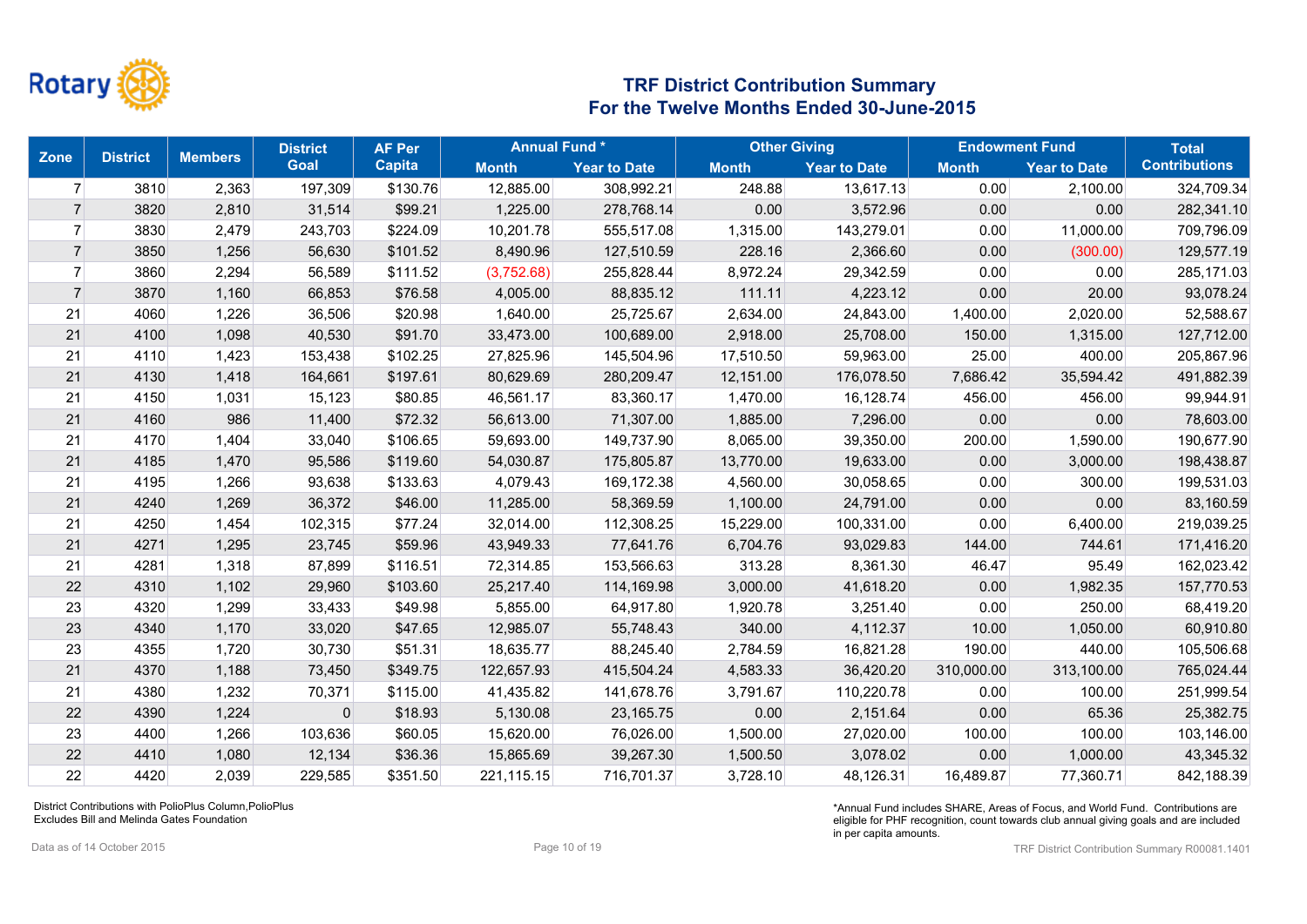

| Zone | <b>District</b> | <b>Members</b> | <b>District</b> | <b>AF Per</b> | <b>Annual Fund*</b> |                     |              | <b>Other Giving</b> |              | <b>Endowment Fund</b> | <b>Total</b>         |
|------|-----------------|----------------|-----------------|---------------|---------------------|---------------------|--------------|---------------------|--------------|-----------------------|----------------------|
|      |                 |                | <b>Goal</b>     | Capita        | <b>Month</b>        | <b>Year to Date</b> | <b>Month</b> | <b>Year to Date</b> | <b>Month</b> | <b>Year to Date</b>   | <b>Contributions</b> |
| 22   | 4430            | 1,251          | 143,965         | \$460.46      | 90,333.57           | 576,034.12          | 1,080.83     | 18,399.90           | 2,000.00     | 27,000.00             | 621,434.02           |
| 22   | 4440            | 1,291          | 12,732          | \$91.89       | 65,712.49           | 118,634.57          | 1,600.00     | 32,703.94           | 0.00         | 0.00                  | 151,338.51           |
| 23   | 4455            | 1,628          | 16,530          | \$36.69       | 16,115.00           | 59,738.10           | 1,995.70     | 14,173.00           | 0.00         | 200.00                | 74,111.10            |
| 23   | 4465            | 1,335          | 10,115          | \$27.75       | 17,232.38           | 37,041.58           | 430.00       | 20,611.09           | 0.00         | 180.00                | 57,832.67            |
| 23   | 4470            | 1,716          | 18,105          | \$74.68       | 29,586.45           | 128,146.77          | 17,278.17    | 30,689.99           | 0.00         | 222.22                | 159,058.98           |
| 22   | 4480            | 1,570          | 23,500          | \$92.46       | 57,052.92           | 145,169.86          | 6,283.98     | 26,321.26           | 0.00         | 600.00                | 172,091.12           |
| 22   | 4490            | 1,863          | 2,800           | \$39.82       | 8,203.84            | 74,193.75           | 2,296.08     | 56,017.08           | 0.00         | 0.00                  | 130,210.83           |
| 22   | 4500            | 2,389          | 7,740           | \$22.18       | 8,555.26            | 52,981.29           | 130.72       | 12,182.39           | 0.00         | 886.56                | 66,050.24            |
| 22   | 4510            | 1,604          | 30,494          | \$99.32       | 31,465.16           | 159,305.31          | 2,838.82     | 11,874.54           | 0.00         | 0.00                  | 171,179.85           |
| 22   | 4520            | 1,176          | 14,471          | \$22.08       | 5,712.42            | 25,970.03           | 2,951.31     | 14,152.05           | 0.00         | 186.34                | 40,308.42            |
| 22   | 4530            | 1,550          | 6,700           | \$138.76      | 117,177.08          | 215,078.97          | 100.00       | 8,949.24            | 0.00         | 1,731.15              | 225,759.36           |
| 22   | 4540            | 1,550          | 12,300          | \$102.52      | 31,185.97           | 158,909.68          | 6,577.62     | 16,800.54           | 0.00         | 0.00                  | 175,710.22           |
| 22   | 4550            | 1,181          | 10,310          | \$54.50       | 36,298.12           | 64,363.03           | 2,147.06     | 21,835.18           | 0.00         | 0.00                  | 86,198.21            |
| 22   | 4560            | 1,232          | 64,580          | \$80.76       | 37,171.53           | 99,494.10           | (940.00)     | 11,971.31           | 0.00         | 100.00                | 111,565.41           |
| 22   | 4570            | 1,311          | 55,181          | \$81.93       | 17,371.41           | 107,414.79          | 4,953.78     | 28,653.10           | 1,102.94     | 7,146.33              | 143,214.22           |
| 22   | 4580            | 1,029          | 15,255          | \$35.31       | 2,113.94            | 36,336.20           | 2,276.47     | 12,636.47           | 0.00         | 0.00                  | 48,972.67            |
| 22   | 4590            | 1,514          | 47,260          | \$92.78       | 11,231.35           | 140,468.26          | 3,778.11     | 40,467.84           | 0.00         | 0.00                  | 180,936.10           |
| 22   | 4600            | 1,142          | 24,714          | \$35.12       | 12,971.98           | 40,107.67           | 3,588.24     | 15,386.27           | 0.00         | 313.33                | 55,807.27            |
| 22   | 4610            | 1,086          | 5,000           | \$79.97       | 53,174.24           | 86,842.69           | 26,906.44    | 36,603.04           | 0.00         | 0.00                  | 123,445.73           |
| 22   | 4620            | 1,153          | 116,252         | \$85.60       | 12,686.10           | 98,694.86           | 32.68        | 9,727.49            | 0.00         | 1,350.00              | 109,772.35           |
| 23   | 4630            | 1,999          | 14,500          | \$79.83       | 20,120.90           | 159,581.79          | 42,756.34    | 95,683.35           | 0.00         | 22.22                 | 255,287.36           |
| 23   | 4640            | 2,781          | 28,650          | \$56.78       | 23,749.41           | 157,909.00          | 3,795.75     | 46,585.38           | 0.00         | 6,001.53              | 210,495.91           |
| 23   | 4650            | 1,332          | 9,810           | \$69.80       | 11,932.56           | 92,978.35           | 332.52       | 3,329.60            | 0.00         | 94.44                 | 96,402.39            |
| 23   | 4651            | 974            | 67,269          | \$22.25       | 9,310.42            | 21,674.01           | 4,150.37     | 19,547.80           | 0.00         | 0.00                  | 41,221.81            |
| 23   | 4660            | 1,672          | 6,320           | \$24.08       | 14,464.93           | 40,255.83           | 18.00        | 21,000.78           | 0.00         | 0.00                  | 61,256.61            |
| 23   | 4670            | 1,118          | 7,370           | \$46.14       | 3,168.57            | 51,585.61           | 500.00       | 19,968.72           | 0.00         | 200.00                | 71,754.33            |
| 23   | 4680            | 1,108          | $\mathbf 0$     | \$34.81       | 7,816.76            | 38,572.75           | 1,752.87     | 11,713.39           | 0.00         | 0.00                  | 50,286.14            |
| 23   | 4690            | 1,074          | 10,760          | \$22.19       | 900.00              | 23,834.00           | 100.00       | 16,600.00           | 0.00         | 0.00                  | 40,434.00            |
| 23   | 4700            | 1,381          | 3,430           | \$22.03       | 5,231.51            | 30.422.79           | 5,262.68     | 31.076.41           | 0.00         | 0.00                  | 61,499.20            |

District Contributions with PolioPlus Column,PolioPlus Excludes Bill and Melinda Gates Foundation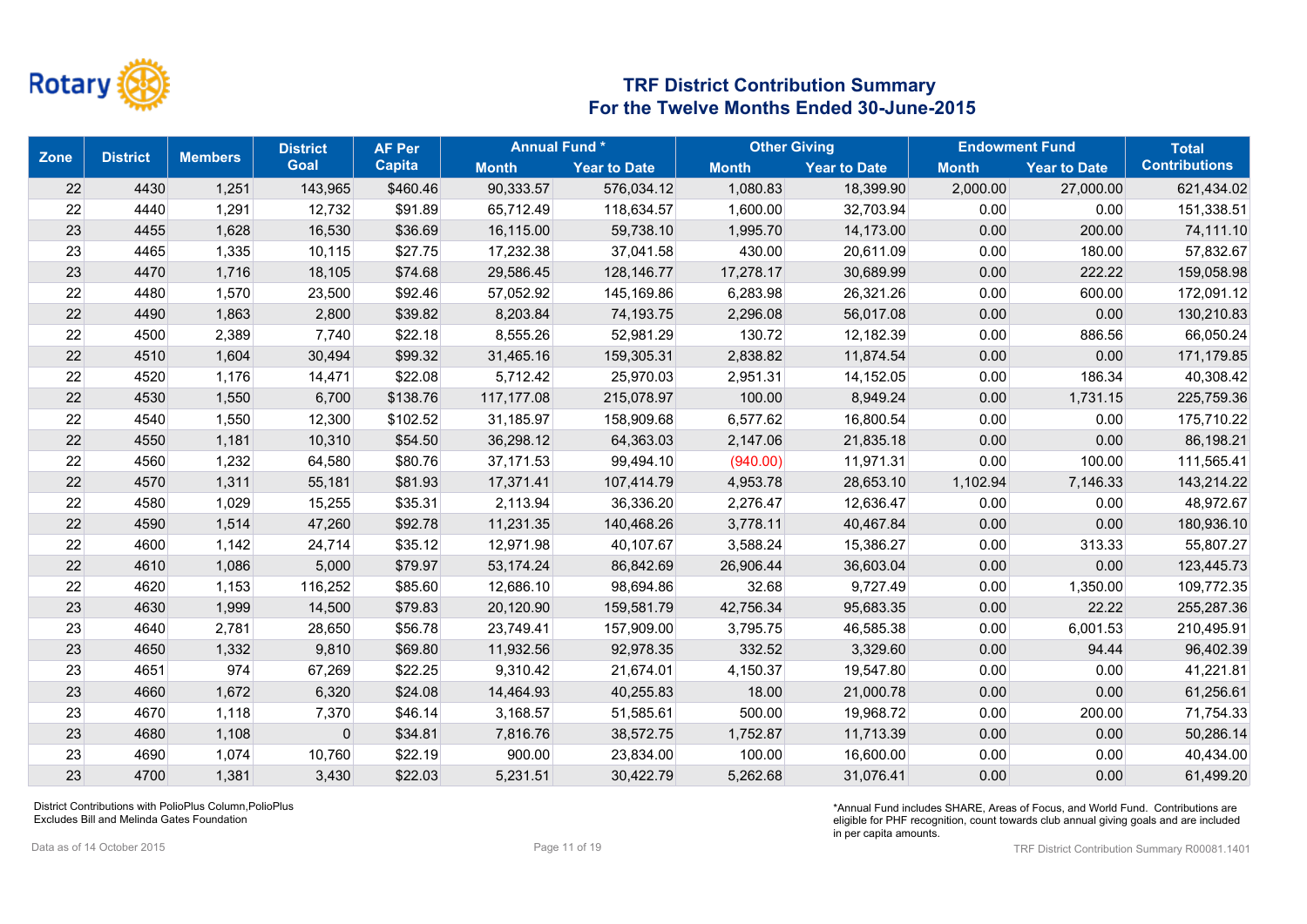

| <b>Zone</b> | <b>District</b> | <b>Members</b> | <b>District</b> | <b>AF Per</b> | <b>Annual Fund*</b> |                     | <b>Other Giving</b> |                     | <b>Endowment Fund</b> |                     | <b>Total</b>         |
|-------------|-----------------|----------------|-----------------|---------------|---------------------|---------------------|---------------------|---------------------|-----------------------|---------------------|----------------------|
|             |                 |                | <b>Goal</b>     | <b>Capita</b> | <b>Month</b>        | <b>Year to Date</b> | <b>Month</b>        | <b>Year to Date</b> | <b>Month</b>          | <b>Year to Date</b> | <b>Contributions</b> |
| 23          | 4710            | 1,090          | 54,398          | \$33.25       | 6,107.83            | 36,245.08           | 1,788.27            | 12,633.76           | 0.00                  | 0.00                | 48,878.84            |
| 22          | 4720            | 1,070          | 2,000           | \$16.44       | 1,646.02            | 17,595.18           | 599.20              | 13,872.39           | 202.61                | 1,001.02            | 32,468.59            |
| 23          | 4730            | 1,653          | 49,528          | \$70.05       | 10,273.79           | 115,799.69          | 7,444.96            | 49,104.03           | 0.00                  | 6,634.35            | 171,538.07           |
| 23          | 4740            | 994            | 10,132          | \$74.03       | 9,362.78            | 73,585.21           | 1,149.95            | 8,630.08            | 0.00                  | 0.00                | 82,215.29            |
| 22          | 4750            | 960            | 4,600           | \$19.55       | 1,741.12            | 18,766.59           | 1,000.00            | 9,110.83            | 0.00                  | 0.00                | 27,877.42            |
| 22          | 4760            | 2,177          | 40,900          | \$38.19       | 19,339.50           | 83,132.65           | 3,902.94            | 31,281.65           | 0.00                  | 0.00                | 114,414.30           |
| 22          | 4770            | 1,959          | 10,416          | \$40.51       | 22,493.35           | 79,361.91           | 10,163.40           | 23,457.14           | 0.00                  | 0.00                | 102,819.05           |
| 23          | 4780            | 1,260          | $\mathbf 0$     | \$27.22       | 9,574.79            | 34,300.06           | 13,928.17           | 22,472.87           | 0.00                  | 17.78               | 56,790.71            |
| 23          | 4815            | 1,055          | 6,704           | \$27.77       | 18,342.86           | 29,301.24           | 1,381.82            | 9,137.87            | 0.00                  | 0.00                | 38,439.11            |
| 23          | 4845            | 1,326          | 37,495          | \$77.69       | 32,280.88           | 103,018.85          | 188.56              | 30,123.29           | 0.00                  | 2,475.30            | 135,617.44           |
| 23          | 4849            | 1,370          | 2,500           | \$18.64       | 14,001.47           | 25,541.17           | 1,654.95            | 2,704.95            | 0.00                  | 0.00                | 28,246.12            |
| 23          | 4855            | 1,050          | 4,067           | \$27.36       | 12,563.43           | 28,725.40           | 2,906.97            | 13,174.25           | 0.00                  | 0.00                | 41,899.65            |
| 23          | 4895            | 1,755          | 32,612          | \$49.84       | 17,251.96           | 87,466.85           | 3,540.66            | 70,484.68           | 0.00                  | 0.00                | 157,951.53           |
| 23          | 4915            | 1,153          | 8,925           | \$56.27       | 999.79              | 64,877.04           | 738.63              | 22,022.46           | 0.00                  | 0.00                | 86,899.50            |
| 23          | 4920            | 1,040          | 7,751           | \$30.15       | 4,990.31            | 31,351.77           | 5,934.88            | 21,404.03           | 0.00                  | 222.31              | 52,978.11            |
| 23          | 4930            | 813            | 2,400           | \$11.81       | 3,911.02            | 9,604.63            | 10,343.14           | 14,905.54           | 0.00                  | 0.00                | 24,510.17            |
| 23          | 4945            | 1,775          | 43,466          | \$29.98       | 13,116.40           | 53,221.11           | 3,824.42            | 79,495.30           | 1,000.00              | 3,038.02            | 135,754.43           |
| 23          | 4970            | 1,109          | 1,500           | \$48.62       | 2,895.00            | 53,914.27           | 1,000.00            | 2,800.00            | 0.00                  | 0.00                | 56,714.27            |
| 23          | 4980            | 1,120          | 1,510           | \$18.53       | 1,460.55            | 20,752.88           | 1,260.00            | 8,426.77            | 0.00                  | 350.00              | 29,529.65            |
| 26          | 5000            | 1,641          | 302,173         | \$209.56      | 15,097.23           | 343,888.75          | 3,225.00            | 173,803.77          | 11,100.00             | 28,225.00           | 545,917.52           |
| 24          | 5010            | 1,726          | 338,067         | \$203.96      | 25,666.14           | 352,031.57          | 128,183.37          | 213,904.11          | 25.00                 | 2,395.00            | 568,330.68           |
| 25          | 5020            | 4,724          | 587,740         | \$128.90      | 58,742.98           | 608,935.67          | 27,623.45           | 390,330.39          | 25,200.00             | 190,006.83          | 1,189,272.89         |
| 25          | 5030            | 2,853          | 591,575         | \$203.94      | 58,638.83           | 581,840.78          | 5,549.50            | 73,783.94           | 200.00                | 796,157.79          | 1,451,782.51         |
| 24          | 5040            | 1,477          | 194,640         | \$196.85      | 39,626.62           | 290,742.16          | 19,596.32           | 225,647.76          | 8,264.46              | 11,523.56           | 527,913.48           |
| 24          | 5050            | 2,635          | 381,854         | \$146.66      | 48,003.20           | 386,438.78          | 80,478.22           | 346,237.97          | 25.00                 | 94,200.64           | 826,877.39           |
| 24          | 5060            | 2,582          | 245,515         | \$160.03      | 41,911.81           | 413,198.67          | 7,134.65            | 77,884.62           | 0.00                  | 12,087.49           | 503,170.78           |
| 25          | 5080            | 2,617          | 280,053         | \$122.22      | 52,341.21           | 319,862.73          | 9,529.63            | 143,902.33          | 110.00                | 6,805.66            | 470,570.72           |
| 25          | 5100            | 3,592          | 465,000         | \$152.80      | 62,601.00           | 548,854.48          | 13,944.10           | 271,954.90          | 0.00                  | 339,946.53          | 1,160,755.91         |
| 25          | 5110            | 3,622          | 523,520         | \$139.35      | 57.017.04           | 504,729.82          | 26,420.62           | 232,196.91          | 250.00                | 268,775.62          | 1,005,702.35         |

District Contributions with PolioPlus Column,PolioPlus Excludes Bill and Melinda Gates Foundation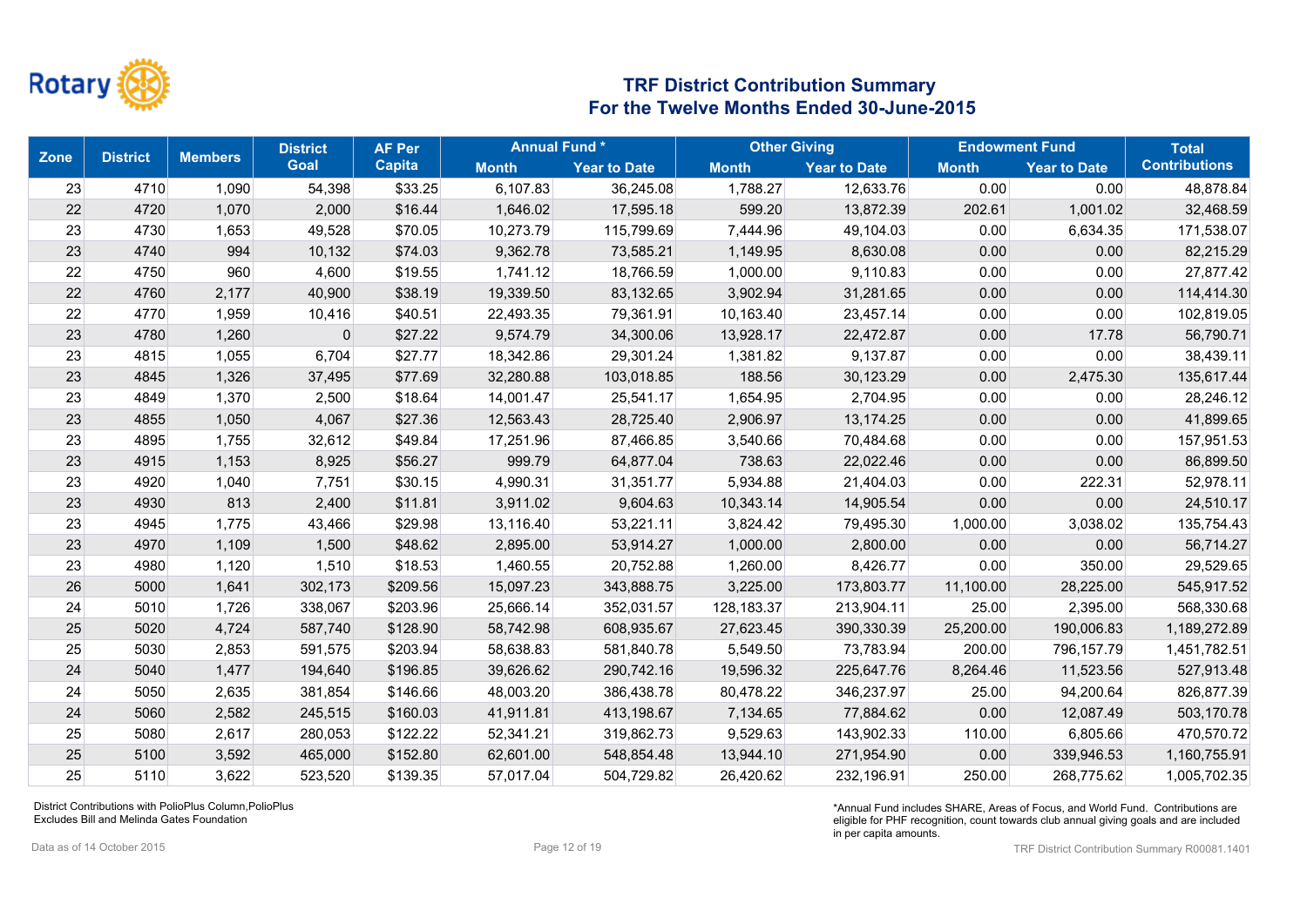

|    | <b>Zone</b><br><b>District</b> | <b>Members</b> | <b>District</b> | <b>AF Per</b> | <b>Annual Fund*</b> |                     | <b>Other Giving</b> |                     | <b>Endowment Fund</b> |                     | <b>Total</b>         |
|----|--------------------------------|----------------|-----------------|---------------|---------------------|---------------------|---------------------|---------------------|-----------------------|---------------------|----------------------|
|    |                                |                | <b>Goal</b>     | <b>Capita</b> | <b>Month</b>        | <b>Year to Date</b> | <b>Month</b>        | <b>Year to Date</b> | <b>Month</b>          | <b>Year to Date</b> | <b>Contributions</b> |
| 25 | 5130                           | 2,425          | 371,236         | \$171.00      | 48,217.18           | 414,670.46          | 30,088.72           | 305,442.03          | 0.00                  | 50,482.52           | 770,595.01           |
| 25 | 5150                           | 1,780          | 317,309         | \$194.68      | 20,206.84           | 346,532.09          | 11,946.10           | 98,992.97           | 20.00                 | 365.00              | 445,890.06           |
| 25 | 5160                           | 3,433          | 471,162         | \$181.02      | 72,450.44           | 621,428.56          | 12,514.43           | 213,277.78          | 0.00                  | 18,967.00           | 853,673.34           |
| 26 | 5170                           | 3,705          | 692,670         | \$203.58      | 42,216.61           | 754,247.96          | 34,495.00           | 236,493.49          | 1,000.00              | 4,000.00            | 994,741.45           |
| 25 | 5180                           | 1,810          | 255,820         | \$172.22      | 19,096.17           | 311,716.91          | 13,481.95           | 150,566.55          | 200.00                | 13,426.45           | 475,709.91           |
| 25 | 5190                           | 2,446          | 396,525         | \$177.14      | 41,326.17           | 433,288.12          | 28,214.26           | 136,913.38          | 215.00                | 4,615.00            | 574,816.50           |
| 26 | 5220                           | 2,012          | 338,690         | \$150.29      | 44,918.85           | 302,383.86          | 9,884.45            | 247,747.62          | 0.00                  | 0.00                | 550,131.48           |
| 26 | 5230                           | 2,601          | 289,611         | \$130.01      | 36,360.00           | 338,148.65          | 47,678.93           | 205,803.19          | 100.00                | 503,260.92          | 1,047,212.76         |
| 26 | 5240                           | 3,471          | 478,224         | \$153.63      | 115,986.20          | 533,253.67          | 36,289.00           | 366,724.14          | 17.00                 | 11,811.00           | 911,788.81           |
| 26 | 5280                           | 2,415          | 441,574         | \$184.04      | 42,950.79           | 444,465.19          | 19,050.00           | 242,752.50          | 335.00                | 106,970.90          | 794,188.59           |
| 26 | 5300                           | 2,385          | 320,991         | \$151.24      | 62,490.40           | 360,704.09          | 59,104.45           | 133,359.60          | 0.00                  | 3,805.00            | 497,868.69           |
| 26 | 5320                           | 1,874          | 191,642         | \$210.50      | 68,083.36           | 394,483.37          | 11,975.20           | 163,638.43          | 120.00                | 212,048.22          | 770,170.02           |
| 26 | 5330                           | 1,972          | 337,757         | \$190.84      | 57,505.36           | 376,345.27          | 8,733.86            | 69,250.64           | 0.00                  | 59,630.95           | 505,226.86           |
| 26 | 5340                           | 3,171          | 289,643         | \$166.99      | 77,476.94           | 529,510.08          | 13,482.39           | 330,970.56          | 0.00                  | 28,092.44           | 888,573.08           |
| 24 | 5360                           | 1,983          | 247,435         | \$435.06      | 609,070.05          | 862,724.96          | 13,241.99           | 270,724.84          | 0.00                  | 189,137.65          | 1,322,587.45         |
| 24 | 5370                           | 2,247          | 279,122         | \$144.12      | 44,428.96           | 323,841.02          | 9,532.51            | 130,413.09          | 132.22                | 275,782.38          | 730,036.49           |
| 27 | 5390                           | 1,778          | 96,250          | \$72.42       | 19,445.58           | 128,760.78          | 7,052.05            | 58,682.04           | 100.00                | 400,370.17          | 587,812.99           |
| 27 | 5400                           | 1,815          | 158,973         | \$104.62      | 29,474.15           | 189,877.81          | 10,026.53           | 72,230.42           | 1,000.00              | 12,663.33           | 274,771.56           |
| 27 | 5420                           | 1,707          | 166,194         | \$162.29      | 66,507.56           | 277,024.06          | 20,305.76           | 147,091.84          | 0.00                  | 0.00                | 424,115.90           |
| 27 | 5440                           | 3,125          | 335,278         | \$114.76      | 31,307.41           | 358,625.66          | 24,371.89           | 193,826.10          | 10.00                 | 18,231.43           | 570,683.19           |
| 27 | 5450                           | 3,128          | 273,695         | \$160.87      | 123,543.45          | 503,209.74          | 43,725.17           | 233,695.92          | 45,000.00             | 350,300.00          | 1,087,205.66         |
| 27 | 5470                           | 2,191          | 176,850         | \$168.61      | 33,072.24           | 369,430.23          | 23,596.48           | 162,180.79          | 0.00                  | 17,325.74           | 548,936.76           |
| 26 | 5490                           | 1,277          | 148,608         | \$127.74      | 32,325.00           | 163,121.71          | 8,554.00            | 74,515.83           | 0.00                  | 100.00              | 237,737.54           |
| 26 | 5500                           | 1,543          | 242,850         | \$164.49      | 42,462.50           | 253,806.36          | 12,887.50           | 101,293.36          | 0.00                  | 34,200.40           | 389,300.12           |
| 26 | 5510                           | 1,080          | 124,633         | \$155.29      | 32,152.36           | 167,714.67          | 2,009.90            | 55,144.64           | 500.00                | 625.00              | 223,484.31           |
| 27 | 5520                           | 2,556          | 209,202         | \$97.96       | 32,136.50           | 250,377.88          | 3,982.50            | 242,270.50          | 0.00                  | 33,907.16           | 526,555.54           |
| 24 | 5550                           | 1,513          | 96,750          | \$116.69      | 30,500.12           | 176,548.44          | 20,252.36           | 165,047.12          | 826.45                | 3,990.13            | 345,585.69           |
| 28 | 5580                           | 3,041          | 115,019         | \$86.32       | 59,451.74           | 262,498.11          | 14,148.28           | 83,019.84           | 100.00                | 8,723.30            | 354,241.25           |
| 27 | 5610                           | 1,936          | 46,150          | \$72.12       | 40,875.33           | 139,628.33          | 6,883.00            | 45,418.58           | 0.00                  | 2,350.00            | 187,396.91           |

District Contributions with PolioPlus Column,PolioPlus Excludes Bill and Melinda Gates Foundation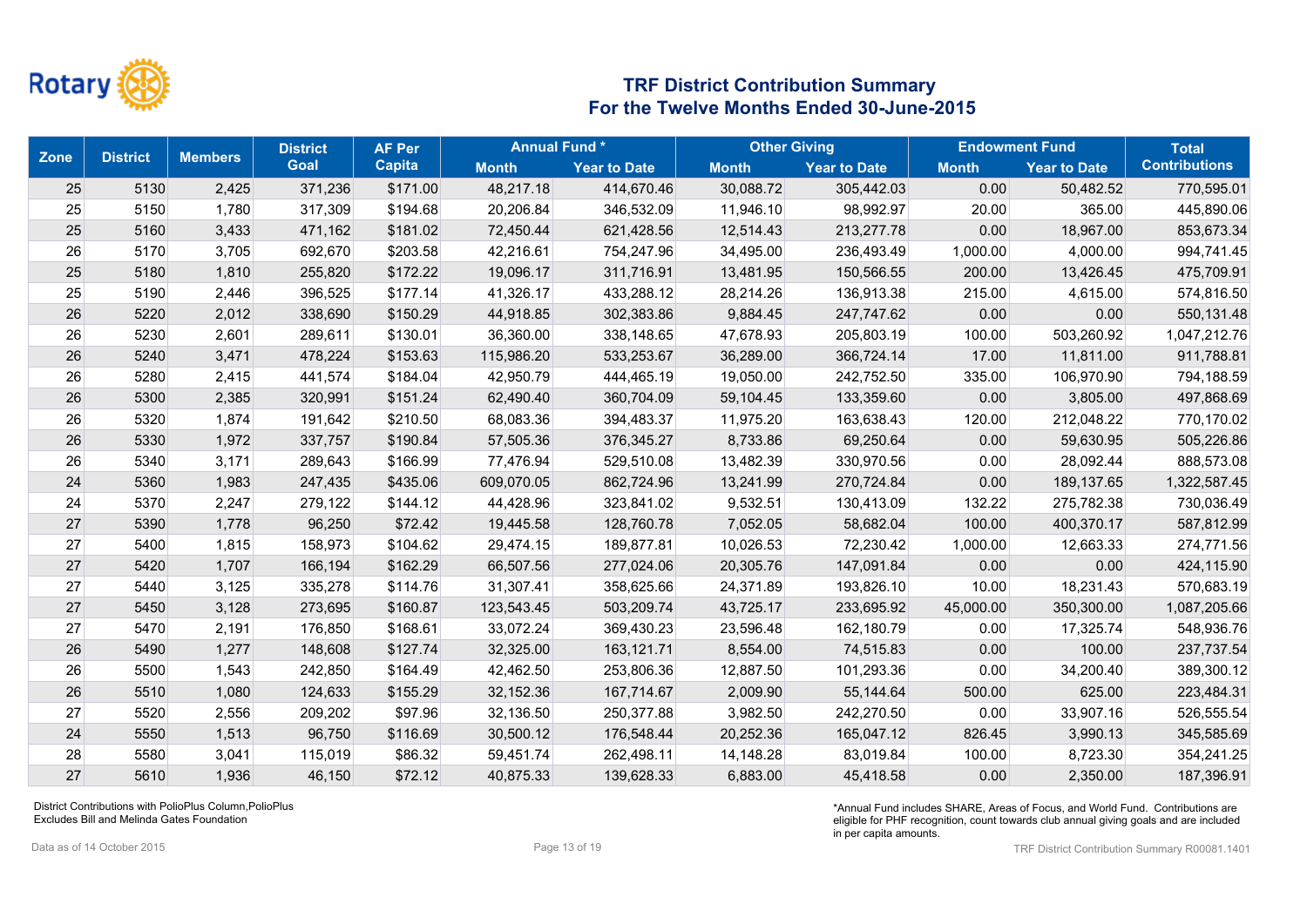

| <b>Zone</b> | <b>District</b> | <b>Members</b> | <b>District</b> | <b>AF Per</b> | <b>Annual Fund*</b> |                     | <b>Other Giving</b> |                     | <b>Endowment Fund</b> | <b>Total</b>        |                      |
|-------------|-----------------|----------------|-----------------|---------------|---------------------|---------------------|---------------------|---------------------|-----------------------|---------------------|----------------------|
|             |                 |                | <b>Goal</b>     | <b>Capita</b> | <b>Month</b>        | <b>Year to Date</b> | <b>Month</b>        | <b>Year to Date</b> | <b>Month</b>          | <b>Year to Date</b> | <b>Contributions</b> |
| 27          | 5630            | 1,222          | 125,850         | \$77.33       | 18,067.00           | 94,492.31           | 12,189.60           | 47,869.55           | 0.00                  | 2,500.00            | 144,861.86           |
| 28          | 5650            | 2,095          | 151,200         | \$88.77       | 19,338.09           | 185,969.11          | 28,728.05           | 69,442.75           | 0.00                  | 47,450.00           | 302,861.86           |
| 27          | 5670            | 1,085          | 45,000          | \$99.42       | 12,033.00           | 107,867.73          | 4,231.87            | 36,915.20           | 1,025.00              | 6,092.28            | 150,875.21           |
| 27          | 5690            | 1,601          | 110,122         | \$92.97       | 41,452.90           | 148,849.63          | 2,740.00            | 16,245.00           | 1,010.00              | 3,120.00            | 168,214.63           |
| 27          | 5710            | 2,493          | 257,514         | \$123.30      | 46,580.66           | 307,374.72          | 5,610.19            | 113,128.59          | 2,500.00              | 6,159.70            | 426,663.01           |
| 27          | 5730            | 1,759          | 131,407         | \$127.01      | 22,702.00           | 223,403.10          | 2,177.90            | 31,889.46           | 0.00                  | 10,000.00           | 265,292.56           |
| 27          | 5750            | 2,003          | 23,100          | \$133.48      | 54,865.34           | 267,356.02          | 13,249.00           | 58,844.75           | 10.00                 | 909.70              | 327,110.47           |
| 27          | 5770            | 1,316          | 151,550         | \$103.23      | 22,678.00           | 135,851.56          | 705.00              | 25,658.50           | 0.00                  | 1,275.00            | 162,785.06           |
| 21          | 5790            | 2,882          | 105,397         | \$101.85      | 37,205.00           | 293,531.57          | 6,629.00            | 86,689.62           | 10,000.00             | 113,916.31          | 494,137.50           |
| 21          | 5810            | 2,715          | 86,010          | \$117.96      | 100,851.17          | 320,257.40          | 11,424.00           | 125,053.02          | 1,938.00              | 95,993.52           | 541,303.94           |
| 31          | 5830            | 1,629          | 105,800         | \$112.76      | 74,057.09           | 183,680.55          | 29,260.52           | 50,753.79           | 100.00                | 1,100.00            | 235,534.34           |
| 21          | 5840            | 2,494          | 192,660         | \$112.83      | 33,101.91           | 281,397.89          | 11,005.71           | 77,150.84           | 1,200.00              | 16,400.00           | 374,948.73           |
| 21          | 5870            | 2,648          | 456,054         | \$176.24      | 129,996.09          | 466,691.24          | 22,403.34           | 121,476.08          | 0.00                  | 7,910.00            | 596,077.32           |
| 21          | 5890            | 2,560          | 388,270         | \$177.91      | 71,727.83           | 455,449.01          | 19,269.37           | 174,061.56          | 0.00                  | 1,390.00            | 630,900.57           |
| 21          | 5910            | 2,240          | 118,326         | \$113.98      | 50,580.00           | 255,308.13          | 17,164.50           | 85,650.75           | 0.00                  | 21,012.71           | 361,971.59           |
| 21          | 5930            | 1,849          | 221,315         | \$137.22      | 82,891.40           | 253,724.79          | 3,390.00            | 88,152.49           | 10,100.00             | 23,387.08           | 365,264.36           |
| 28          | 5950            | 2,843          | 655,514         | \$274.33      | 151,488.28          | 779,913.99          | 1,023,313.64        | 1,227,468.14        | 85.00                 | 15,448.41           | 2,022,830.54         |
| 28          | 5960            | 2,895          | 103,460         | \$106.90      | 38,198.79           | 309,468.51          | 24,704.66           | 181,780.14          | 100.00                | 1,378.74            | 492,627.39           |
| 28          | 5970            | 2,752          | 186,505         | \$73.19       | 16,770.00           | 201,418.57          | 2,286.00            | 61,108.25           | 100.00                | 600.00              | 263,126.82           |
| 28          | 6000            | 3,900          | 433,592         | \$104.61      | 73,279.34           | 407,966.08          | 12,933.50           | 309,873.55          | 25.00                 | 53,234.27           | 771,073.90           |
| 31          | 6040            | 2,412          | 266,592         | \$116.53      | 43,649.73           | 281,065.21          | 5,497.39            | 187,410.39          | 0.00                  | 1,300.00            | 469,775.60           |
| 31          | 6060            | 2,262          | 242,445         | \$134.66      | 88,069.31           | 304,593.68          | 1,670.00            | 20,817.96           | 232.41                | 2,102.36            | 327,514.00           |
| 31          | 6080            | 2,696          | 275,225         | \$123.73      | 53,624.54           | 333,584.80          | 4,976.16            | 43,488.33           | 150.00                | 3,775.00            | 380,848.13           |
| 31          | 6110            | 4,367          | 253,070         | \$88.27       | 34,471.52           | 385,494.65          | 12,112.39           | 84,722.18           | 25.00                 | 36,940.92           | 507, 157.75          |
| 31          | 6150            | 1,985          | 60,970          | \$80.96       | 17,725.00           | 160,707.13          | 2,145.00            | 20,811.23           | 0.00                  | 3,500.00            | 185,018.36           |
| 31          | 6170            | 1,456          | 67,020          | \$86.33       | 35,687.38           | 125,695.34          | 2,959.42            | 24,578.53           | 0.00                  | 2,000.00            | 152,273.87           |
| 31          | 6190            | 1,415          | 65,100          | \$137.86      | 35,375.00           | 195,078.18          | 1,371.70            | 10,137.70           | 100.00                | 100.00              | 205,315.88           |
| 31          | 6200            | 2,401          | 76,470          | \$114.53      | 82,648.92           | 274,985.70          | 10,265.00           | 41,037.00           | 50.00                 | 600.00              | 316,622.70           |
| 28          | 6220            | 1,766          | 144,850         | \$78.14       | 27.261.50           | 137,995.09          | 12,443.00           | 47,350.74           | 32.50                 | 10,490.00           | 195,835.83           |

District Contributions with PolioPlus Column,PolioPlus Excludes Bill and Melinda Gates Foundation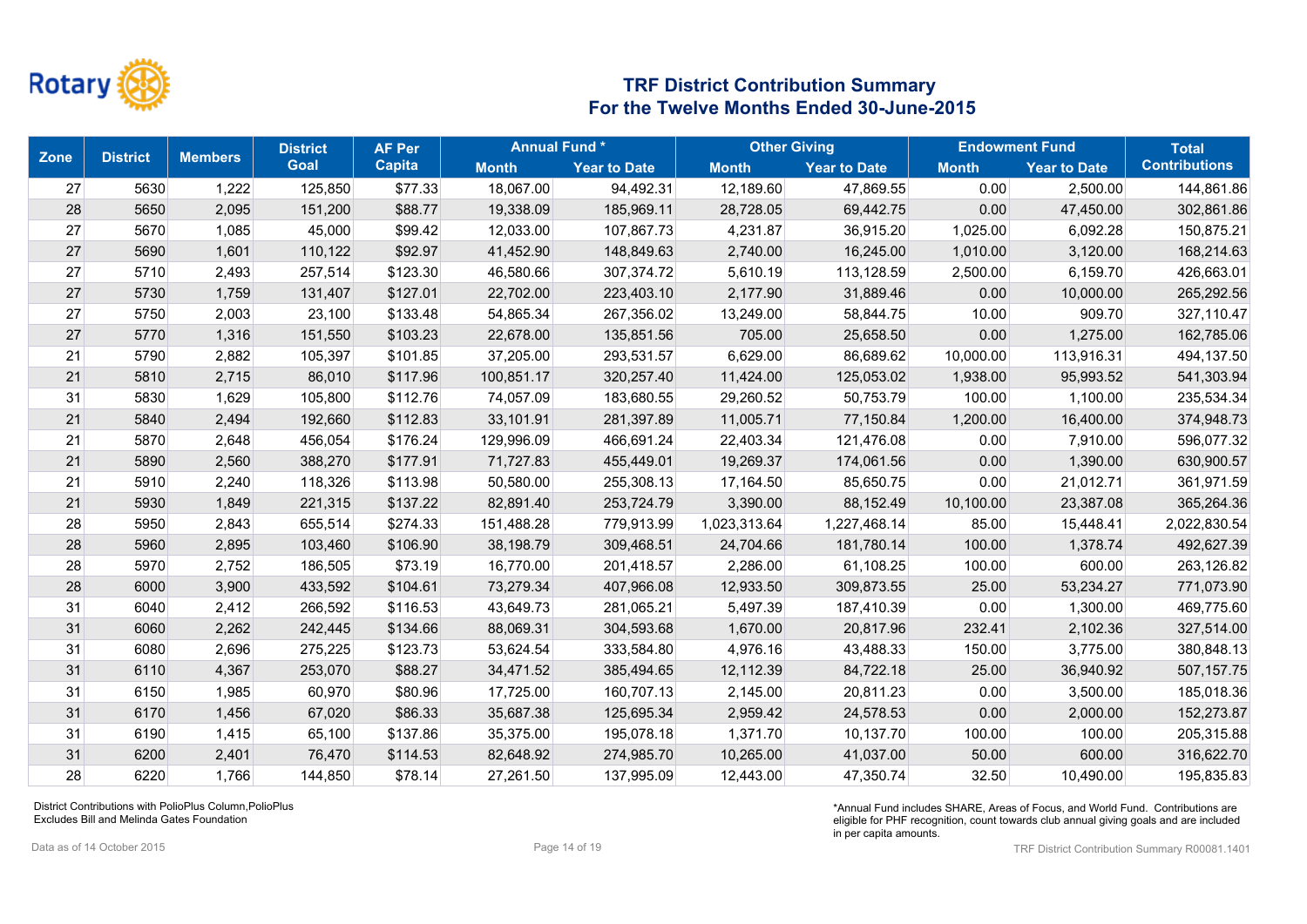

|    | <b>Zone</b><br><b>District</b> | <b>Members</b> | <b>District</b> | <b>AF Per</b> | <b>Annual Fund*</b> |                     | <b>Other Giving</b> |                     | <b>Endowment Fund</b> |                     | <b>Total</b>         |
|----|--------------------------------|----------------|-----------------|---------------|---------------------|---------------------|---------------------|---------------------|-----------------------|---------------------|----------------------|
|    |                                |                | <b>Goal</b>     | <b>Capita</b> | <b>Month</b>        | <b>Year to Date</b> | <b>Month</b>        | <b>Year to Date</b> | <b>Month</b>          | <b>Year to Date</b> | <b>Contributions</b> |
| 28 | 6250                           | 2,956          | 247,850         | \$97.22       | 52,281.60           | 287,389.75          | 24,800.54           | 274,588.25          | 550.00                | 1,950.00            | 563,928.00           |
| 28 | 6270                           | 2,925          | 249,560         | \$91.02       | 45,582.76           | 266,246.68          | 24,171.84           | 186,994.37          | 116,174.44            | 116,714.44          | 569,955.49           |
| 29 | 6290                           | 2,769          | 268,597         | \$106.81      | 129,929.70          | 295,768.18          | 11,732.90           | 353,408.50          | 0.00                  | 393,295.95          | 1,042,472.63         |
| 29 | 6310                           | 1,363          | 114,312         | \$106.24      | 33,256.22           | 144,798.53          | 4,292.95            | 69,763.33           | 0.00                  | 200.00              | 214,761.86           |
| 24 | 6330                           | 1,827          | 169,773         | \$124.14      | 38,367.77           | 226,812.37          | 24,136.73           | 158,228.55          | 1,550.83              | 21,817.26           | 406,858.18           |
| 29 | 6360                           | 2,696          | 183,795         | \$75.16       | 27,388.92           | 202,626.14          | 4,768.51            | 105,537.41          | 0.00                  | 17,562.70           | 325,726.25           |
| 29 | 6380                           | 1,707          | 136,860         | \$125.64      | 56,243.90           | 214,468.43          | 28,157.86           | 118,112.03          | 0.00                  | 2,200.00            | 334,780.46           |
| 29 | 6400                           | 1,574          | 255,720         | \$183.37      | 47,214.74           | 288,620.47          | 5,781.64            | 48,353.71           | 10,000.00             | 178,046.29          | 515,020.47           |
| 28 | 6420                           | 1,853          | 136,322         | \$65.10       | 23,849.00           | 120,634.37          | 17,011.17           | 51,377.82           | 2,851.56              | 8,386.56            | 180,398.75           |
| 28 | 6440                           | 2,274          | 302,670         | \$167.68      | 93,427.20           | 381,315.56          | 80,971.43           | 568,305.09          | 12,624.70             | 141,821.30          | 1,091,441.95         |
| 28 | 6450                           | 1,910          | 265,756         | \$155.15      | 54,266.64           | 296,337.54          | 798,806.71          | 875,597.08          | (1,000.00)            | 10,500.00           | 1,182,434.62         |
| 31 | 6460                           | 2,349          | 135,645         | \$90.66       | 42,879.79           | 212,970.05          | 5,669.80            | 45,173.32           | 16,133.00             | 647,745.65          | 905,889.02           |
| 31 | 6490                           | 2,245          | 173,530         | \$97.24       | 29,147.38           | 218,305.04          | 8,686.59            | 81,687.21           | 0.00                  | 14,810.11           | 314,802.36           |
| 31 | 6510                           | 1,579          | 144,009         | \$112.89      | 55,184.14           | 178,258.80          | 9,105.00            | 50,420.00           | 3,500.00              | 9,600.00            | 238,278.80           |
| 30 | 6540                           | 2,414          | 243,460         | \$125.96      | 60,661.29           | 304,064.82          | 10,041.50           | 49,990.21           | 0.00                  | 15,750.44           | 369,805.47           |
| 30 | 6560                           | 2,387          | 479,505         | \$98.55       | 39,358.94           | 235,236.92          | 9,921.00            | 84,895.00           | 100.00                | 13,075.50           | 333,207.42           |
| 30 | 6580                           | 1,714          | 122,565         | \$93.93       | 36,955.51           | 161,004.44          | 647.00              | 4,658.23            | 0.00                  | 270.00              | 165,932.67           |
| 29 | 6600                           | 3,549          | 233,771         | \$63.87       | 36,271.79           | 226,664.20          | 22,621.14           | 176,304.56          | 200,015.00            | 200,320.00          | 603,288.76           |
| 29 | 6630                           | 2,083          | 173,427         | \$114.42      | 77,323.63           | 238,345.69          | 4,975.50            | 127,385.56          | 50.00                 | 1,420.18            | 367, 151.43          |
| 29 | 6650                           | 1,942          | 189,240         | \$73.69       | 24,672.92           | 143,097.20          | 6,143.00            | 67,650.69           | 0.00                  | 1,642.00            | 212,389.89           |
| 30 | 6670                           | 2,991          | 52,450          | \$59.32       | 43,798.00           | 177,420.73          | 2,386.62            | 35,502.88           | 250.00                | 3,250.00            | 216,173.61           |
| 30 | 6690                           | 3,579          | 301,281         | \$85.86       | 44,023.18           | 307,282.57          | 7,843.10            | 81,424.70           | (150.00)              | 901.00              | 389,608.27           |
| 30 | 6710                           | 2,847          | 149,215         | \$68.17       | 54,572.80           | 194,075.92          | 5,961.31            | 52,717.55           | 1,100.00              | 1,200.00            | 247,993.47           |
| 30 | 6740                           | 1,631          | 81,920          | \$51.48       | 14,223.50           | 83,970.45           | 1,942.00            | 56,871.00           | 50.00                 | 144,680.60          | 285,522.05           |
| 30 | 6760                           | 3,357          | 358,845         | \$108.06      | 86,484.60           | 362,770.15          | 15,316.00           | 308,659.25          | 0.00                  | 430.00              | 671,859.40           |
| 30 | 6780                           | 3,150          | 302,155         | \$158.23      | 25,666.50           | 498,419.92          | 41,659.66           | 242,848.06          | 4,395.83              | 98,407.77           | 839,675.75           |
| 30 | 6800                           | 1,896          | 12,100          | \$56.92       | 51,202.50           | 107,927.00          | 5,466.64            | 21,632.23           | 0.00                  | 0.00                | 129,559.23           |
| 31 | 6820                           | 2,214          | 114,242         | \$138.89      | 56,720.00           | 307,501.50          | 2,689.24            | 12,544.70           | 0.00                  | 1,000.00            | 321,046.20           |
| 31 | 6840                           | 2,165          | 190,028         | \$118.68      | 57.510.43           | 256,944.80          | (5,033.00)          | 33,003.25           | 0.00                  | 83,720.00           | 373,668.05           |

District Contributions with PolioPlus Column,PolioPlus Excludes Bill and Melinda Gates Foundation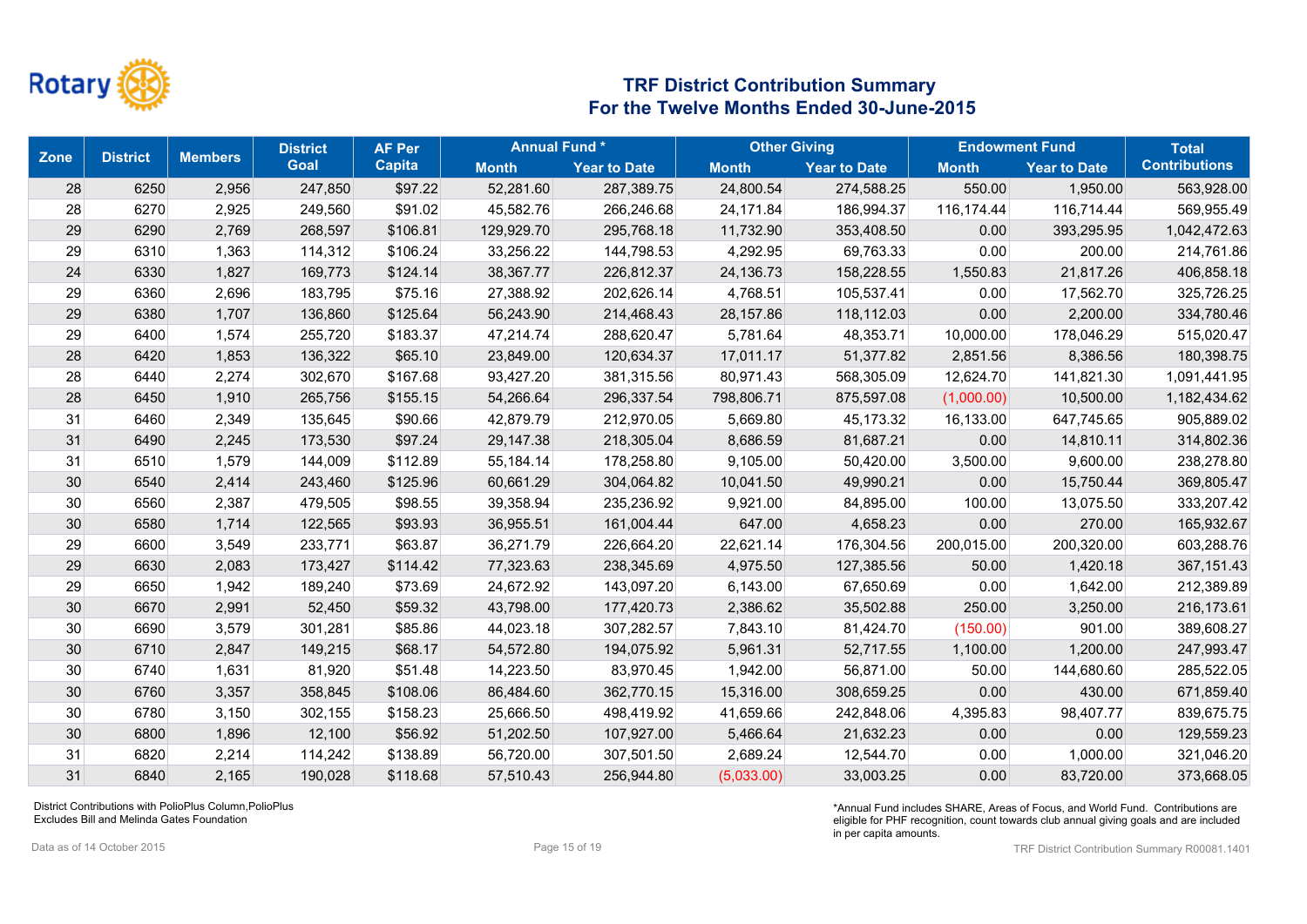

| <b>Zone</b>    | <b>District</b> | <b>Members</b> | <b>District</b> | <b>AF Per</b> | <b>Annual Fund*</b> |                     | <b>Other Giving</b> |                     | <b>Endowment Fund</b> |                     | <b>Total</b>         |
|----------------|-----------------|----------------|-----------------|---------------|---------------------|---------------------|---------------------|---------------------|-----------------------|---------------------|----------------------|
|                |                 |                | <b>Goal</b>     | Capita        | <b>Month</b>        | <b>Year to Date</b> | <b>Month</b>        | <b>Year to Date</b> | <b>Month</b>          | <b>Year to Date</b> | <b>Contributions</b> |
| 30             | 6860            | 3,552          | 179,490         | \$141.50      | 108,017.50          | 502,613.24          | 6,785.00            | 59,571.35           | 0.00                  | 154,654.88          | 716,839.47           |
| 30             | 6880            | 2,392          | 184,305         | \$84.97       | 28,613.55           | 203,255.48          | 10,857.00           | 37,032.35           | 0.00                  | 1,000.00            | 241,287.83           |
| 34             | 6890            | 1,735          | 94,295          | \$84.38       | 27,735.67           | 146,400.64          | 4,962.00            | 79,109.70           | 0.00                  | 34,000.56           | 259,510.90           |
| 34             | 6900            | 4,292          | 562,509         | \$192.06      | 68,758.10           | 824,308.51          | 9,797.35            | 252,528.01          | 1,015.18              | 21,345.70           | 1,098,182.22         |
| 34             | 6910            | 3,010          | 358,198         | \$142.43      | 23,901.00           | 428,705.68          | 6,185.00            | 66,641.73           | (2,000.00)            | 2,730.40            | 498,077.81           |
| 34             | 6920            | 3,178          | 223,968         | \$103.45      | 42,673.48           | 328,754.91          | 3,472.50            | 72,951.12           | 0.00                  | 0.00                | 401,706.03           |
| 34             | 6930            | 1,545          | 139,190         | \$146.56      | 23,484.65           | 226,441.31          | 8,692.00            | 62,271.53           | 250.00                | (47,750.00)         | 240,962.84           |
| 34             | 6940            | 2,407          | 238,704         | \$116.67      | 13,315.70           | 280,824.42          | 2,985.72            | 90,670.50           | 0.00                  | 225.00              | 371,719.92           |
| 34             | 6950            | 1,820          | 272,996         | \$240.73      | 41,320.74           | 438,130.75          | 10,731.66           | 72,809.69           | 10,250.00             | 117,571.60          | 628,512.04           |
| 34             | 6960            | 2,203          | 178,800         | \$317.77      | 71,312.95           | 700,058.02          | 51,578.66           | 237,761.11          | 250.00                | 7,060.00            | 944,879.13           |
| 34             | 6970            | 3,085          | 396,833         | \$165.98      | 66,739.00           | 512,042.08          | 291,546.95          | 410,923.78          | 0.00                  | 144,342.67          | 1,067,308.53         |
| 34             | 6980            | 1,860          | 207,495         | \$150.06      | 62,016.60           | 279,105.33          | 3,022.52            | 34,595.92           | 0.00                  | 26,750.00           | 340,451.25           |
| 34             | 6990            | 1,852          | 249,135         | \$285.78      | 37,785.27           | 529,268.22          | 4,849.52            | 136,980.05          | 134,328.38            | 1,152,632.28        | 1,818,880.55         |
| 34             | 7000            | 989            | 64,750          | \$72.34       | 1,032.00            | 71,548.50           | 150.00              | 3,510.00            | 0.00                  | 1,000.00            | 76,058.50            |
| 24             | 7010            | 1,555          | 221,587         | \$186.80      | 35,716.46           | 290,474.54          | 10,926.60           | 111,581.50          | 0.00                  | 77,094.12           | 479,150.16           |
| 34             | 7020            | 2,431          | 255,694         | \$117.08      | 55,275.10           | 284,618.62          | 20,052.00           | 131,541.00          | 3,297.00              | 6,597.00            | 422,756.62           |
| 34             | 7030            | 1,971          | 198,264         | \$92.30       | 35,352.61           | 181,922.13          | 16,797.61           | 59,667.53           | 465.00                | 619.87              | 242,209.53           |
| 24             | 7040            | 1,915          | 146,882         | \$87.68       | 26,492.71           | 167,910.28          | 13,973.57           | 120,774.94          | 10,520.96             | 35,934.24           | 324,619.46           |
| 24             | 7070            | 2,006          | 214,838         | \$144.17      | 18,477.39           | 289,213.15          | 15,432.92           | 191,199.72          | 495.86                | 63,685.62           | 544,098.49           |
| 24             | 7080            | 1,704          | 298,089         | \$156.69      | 36,564.51           | 266,991.40          | 36,314.63           | 214,210.03          | 248.00                | 12,616.42           | 493,817.85           |
| 24             | 7090            | 2,411          | 277,966         | \$123.35      | 51,852.97           | 297,405.93          | 10,669.40           | 198,262.74          | 0.00                  | 13,366.98           | 509,035.65           |
| 29             | 7120            | 2,407          | 192,555         | \$84.60       | 47,260.49           | 203,639.63          | 26,859.95           | 94,555.05           | 1,050.00              | 32,194.67           | 330,389.35           |
| 29             | 7150            | 1,234          | 75,115          | \$59.91       | 6,541.35            | 73,933.02           | 2,752.00            | 15,787.30           | 0.00                  | 2,800.00            | 92,520.32            |
| 29             | 7170            | 1,398          | 80,359          | \$78.10       | 15,132.64           | 109,180.74          | 5,850.13            | 49,970.44           | 600.00                | 2,115.00            | 161,266.18           |
| 29             | 7190            | 1,254          | 86,980          | \$91.03       | 34,275.00           | 114,148.20          | 8,759.67            | 54,150.71           | 0.00                  | 10,100.00           | 178,398.91           |
| 32             | 7210            | 1,643          | 60,679          | \$90.44       | 60,520.08           | 148,590.97          | 11,002.47           | 40,660.32           | 0.00                  | 121,109.18          | 310,360.47           |
| 32             | 7230            | 1,376          | 34,900          | \$104.50      | 36,457.90           | 143,796.90          | 21,476.00           | 96,338.54           | 0.00                  | 100.00              | 240,235.44           |
| 32             | 7255            | 1,826          | 12,230          | \$87.15       | 68,027.30           | 159,139.30          | 8,357.00            | 182,972.82          | (5,698.60)            | (4,698.60)          | 337,413.52           |
| $\overline{0}$ | 7260            | 0              | 0               | \$0.00        | 0.00                | 0.00                | 0.00                | 0.00                | 0.00                  | 0.00                | 0.00                 |

District Contributions with PolioPlus Column,PolioPlus Excludes Bill and Melinda Gates Foundation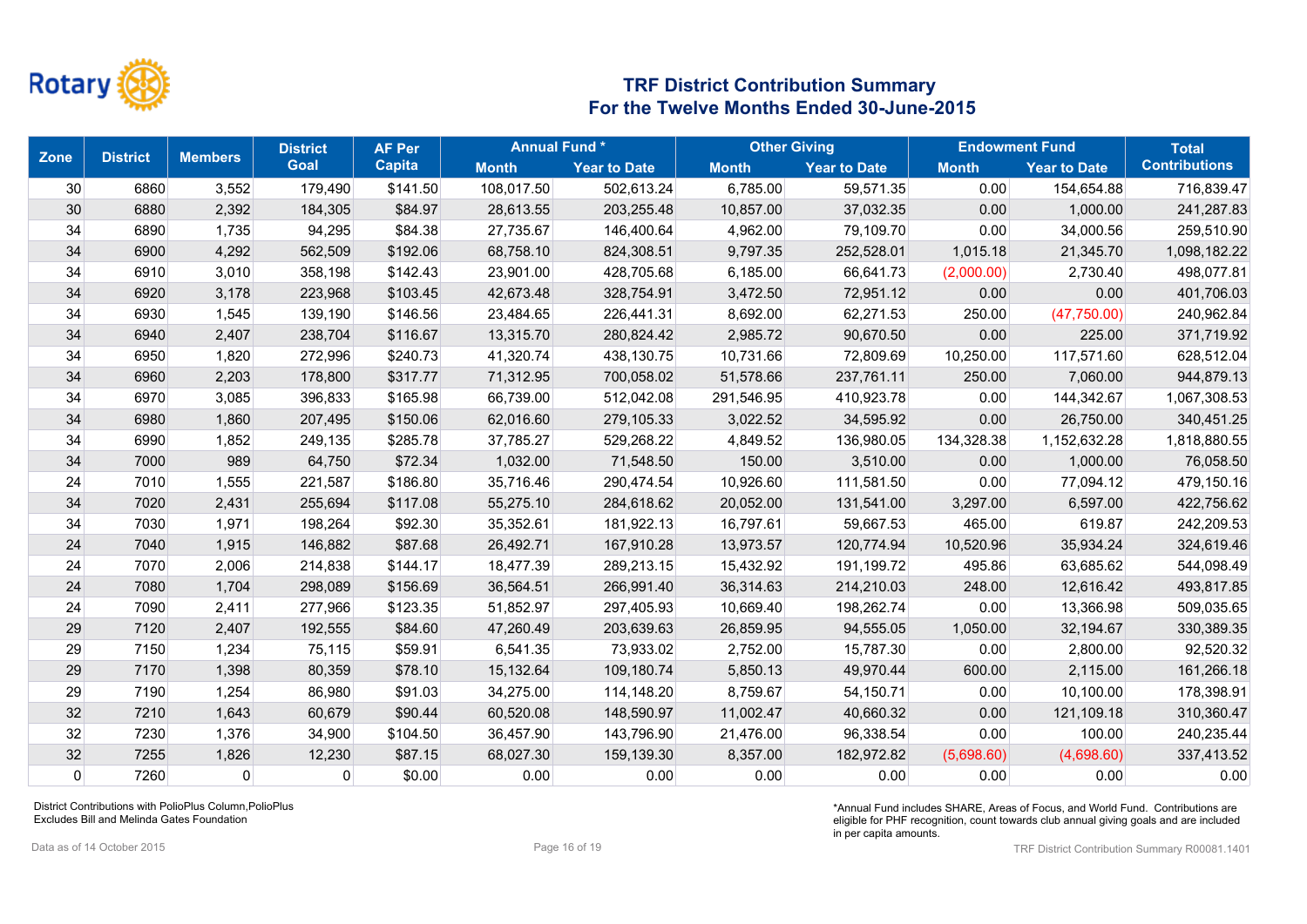

|        | <b>Zone</b><br><b>District</b> | <b>Members</b> | <b>District</b> | <b>AF Per</b> | <b>Annual Fund*</b> |                     | <b>Other Giving</b> |                     | <b>Endowment Fund</b> |                     | <b>Total</b>         |
|--------|--------------------------------|----------------|-----------------|---------------|---------------------|---------------------|---------------------|---------------------|-----------------------|---------------------|----------------------|
|        |                                |                | <b>Goal</b>     | <b>Capita</b> | <b>Month</b>        | <b>Year to Date</b> | <b>Month</b>        | <b>Year to Date</b> | <b>Month</b>          | <b>Year to Date</b> | <b>Contributions</b> |
| 29     | 7280                           | 1,358          | 172,630         | \$144.68      | 30,546.32           | 196,474.22          | 3,718.91            | 31,052.87           | 401.71                | 23,368.60           | 250,895.69           |
| 29     | 7300                           | 1,121          | 147,125         | \$158.19      | 45,462.25           | 177,330.91          | 975.00              | 51,405.90           | 803,025.00            | 810,256.18          | 1,038,992.99         |
| 29     | 7330                           | 1,159          | 151,872         | \$140.35      | 15,072.00           | 162,663.87          | 3,492.76            | 30,309.89           | 500.00                | 10,740.41           | 203,714.17           |
| 29     | 7360                           | 2,542          | 106,310         | \$87.85       | 22,262.52           | 223,321.50          | 7,844.00            | 69,095.92           | 85.00                 | 48,632.70           | 341,050.12           |
| 32     | 7390                           | 2,335          | 211,660         | \$127.70      | 48,152.56           | 298,171.27          | 6,000.00            | 103,478.90          | 125.00                | 1,225.00            | 402,875.17           |
| 32     | 7410                           | 1,059          | 114,115         | \$94.97       | 15,877.00           | 100,575.78          | 2,165.00            | 20,538.61           | 25.00                 | 2,625.00            | 123,739.39           |
| $32\,$ | 7430                           | 1,768          | 209,995         | \$132.32      | 53,754.08           | 233,933.77          | 12,988.00           | 60,831.83           | 8,231.30              | 155,804.23          | 450,569.83           |
| 32     | 7450                           | 1,508          | 166,630         | \$112.86      | 31,517.95           | 170,198.67          | 9,530.42            | 73,394.53           | 25.00                 | 10,215.50           | 253,808.70           |
| 32     | 7470                           | 1,163          | 119,050         | \$97.45       | 33,439.00           | 113,330.64          | 21,209.42           | 111,776.99          | 10,302.05             | 11,652.05           | 236,759.68           |
| 32     | 7490                           | 1,270          | 65,823          | \$48.91       | 9,120.80            | 62,115.52           | 10,360.00           | 16,820.00           | 0.00                  | 300.00              | 79,235.52            |
| $32\,$ | 7500                           | 1,158          | 99,690          | \$126.39      | 65,062.03           | 146,356.07          | 2,086.00            | 29,210.00           | 0.00                  | 0.00                | 175,566.07           |
| 32     | 7510                           | 1,092          | 54,930          | \$85.97       | 12,408.21           | 93,877.15           | 30,586.53           | 49,713.57           | 0.00                  | 1,001.00            | 144,591.72           |
| 33     | 7530                           | 1,106          | 19,834          | \$78.25       | 24, 177. 48         | 86,542.52           | 1,312.36            | 13,140.62           | 0.00                  | 1,135.13            | 100,818.27           |
| 33     | 7550                           | 1,159          | 49,738          | \$96.35       | 9,988.96            | 111,668.21          | 121.44              | 24,656.29           | 0.00                  | 5,280.59            | 141,605.09           |
| 33     | 7570                           | 3,441          | 386,834         | \$116.65      | 72,542.05           | 401,405.32          | 16,395.99           | 295,495.88          | 3,249.00              | 80,650.34           | 777,551.54           |
| 33     | 7600                           | 2,818          | 513,174         | \$194.89      | 114,895.97          | 549,188.04          | 27,144.45           | 94,486.73           | 290.00                | 104,743.78          | 748,418.55           |
| 33     | 7610                           | 2,178          | 467,156         | \$265.76      | 92,077.46           | 578,831.77          | 41,997.00           | 108,274.30          | 493.00                | 1,993.00            | 689,099.07           |
| 33     | 7620                           | 2,311          | 372,880         | \$151.40      | 78,213.68           | 349,883.80          | 35,094.75           | 165,653.75          | 80.00                 | 2,145.00            | 517,682.55           |
| 33     | 7630                           | 1,522          | 210,113         | \$128.70      | 35,956.88           | 195,883.67          | 8,204.94            | 83,572.53           | 0.00                  | 5,465.17            | 284,921.37           |
| 32     | 7640                           | 1,125          | 27,812          | \$77.83       | 14,880.00           | 87,554.28           | 6,163.00            | 35,659.16           | 0.00                  | 0.00                | 123,213.44           |
| 33     | 7670                           | 2,281          | 266,668         | \$128.19      | 47,987.22           | 292,401.30          | 6,541.00            | 71,474.59           | 100.00                | 11,489.89           | 375,365.78           |
| 33     | 7680                           | 2,791          | 346,810         | \$146.76      | 79,219.30           | 409,617.47          | 22,521.67           | 113,734.17          | 27,756.45             | 122,480.60          | 645,832.24           |
| 33     | 7690                           | 2,583          | 369,575         | \$179.43      | 120,625.26          | 463,460.37          | 10,466.82           | 134,731.87          | 5,000.00              | 610,255.42          | 1,208,447.66         |
| 33     | 7710                           | 1,797          | 173,304         | \$207.02      | 94,988.35           | 372,011.26          | 17,079.11           | 72,295.72           | 50.00                 | 36,050.00           | 480,356.98           |
| 33     | 7720                           | 1,554          | 177,005         | \$125.01      | 29,365.59           | 194,270.63          | 5,093.45            | 56,823.20           | 25.00                 | 325.00              | 251,418.83           |
| 33     | 7730                           | 1,874          | 195,329         | \$126.31      | 62,883.04           | 236,703.89          | 5,127.00            | 36,648.82           | 0.00                  | 100.00              | 273,452.71           |
| 33     | 7750                           | 2,634          | 319,935         | \$125.97      | 44,399.90           | 331,818.10          | 9,118.75            | 75,627.36           | 0.00                  | 8,503.98            | 415,949.44           |
| 33     | 7770                           | 3,988          | 749,673         | \$201.14      | 138,732.05          | 802,157.90          | 51,735.50           | 151,819.40          | 10.00                 | 31,631.00           | 985,608.30           |
| 32     | 7780                           | 1,613          | 173,179         | \$132.64      | 44,925.27           | 213,950.94          | 5,879.05            | 179,937.19          | 1,110.00              | 128,370.00          | 522,258.13           |

District Contributions with PolioPlus Column,PolioPlus Excludes Bill and Melinda Gates Foundation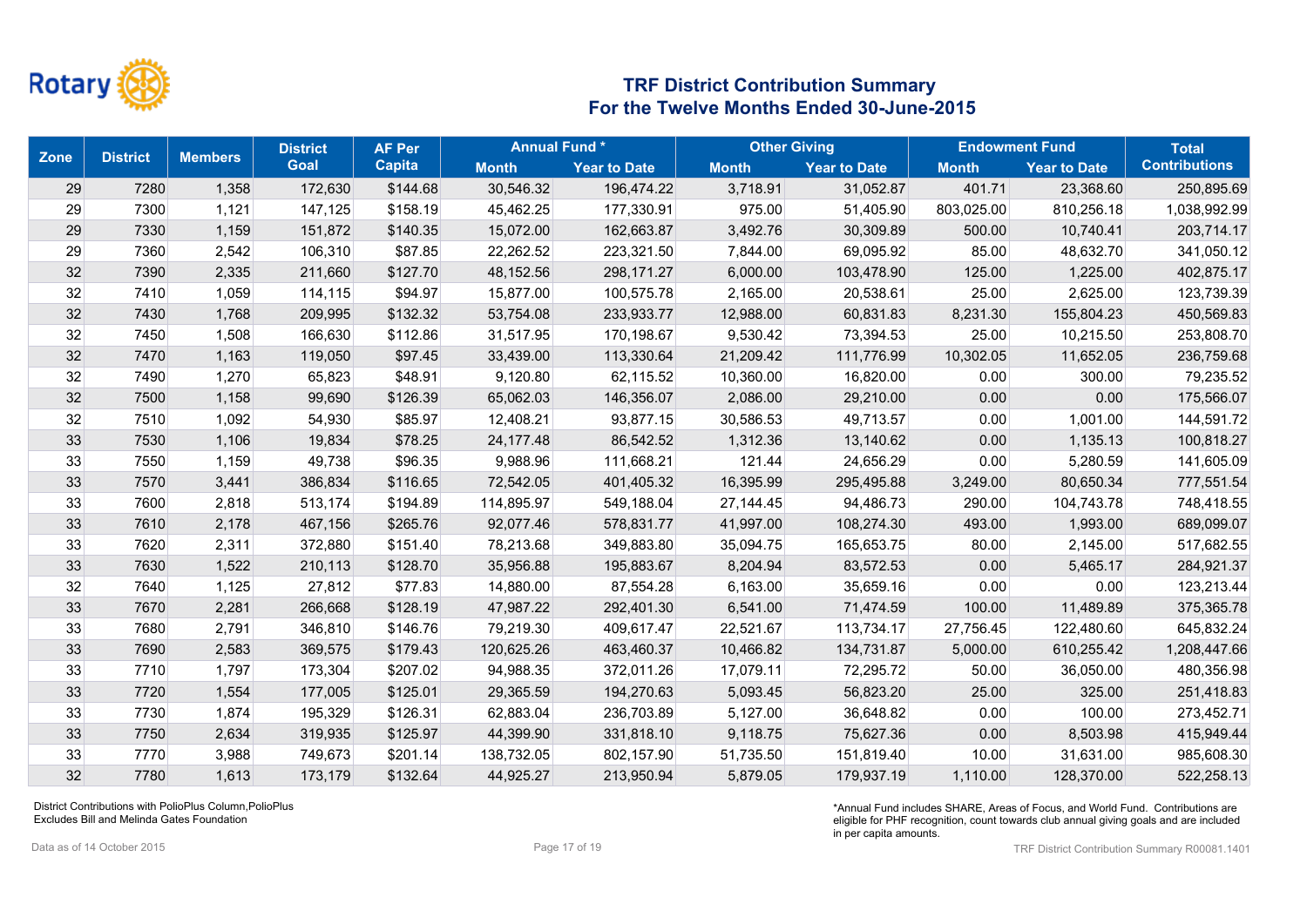

| <b>Zone</b>    | <b>District</b> | <b>Members</b> | <b>District</b> | <b>AF Per</b> | <b>Annual Fund*</b> |                     |              | <b>Other Giving</b> |              | <b>Endowment Fund</b> |                      |
|----------------|-----------------|----------------|-----------------|---------------|---------------------|---------------------|--------------|---------------------|--------------|-----------------------|----------------------|
|                |                 |                | <b>Goal</b>     | <b>Capita</b> | <b>Month</b>        | <b>Year to Date</b> | <b>Month</b> | <b>Year to Date</b> | <b>Month</b> | <b>Year to Date</b>   | <b>Contributions</b> |
| 24             | 7790            | 1,745          | 83,713          | \$69.00       | 12,934.00           | 120,404.60          | 15,456.52    | 76,340.07           | 41.32        | 160,640.32            | 357,384.99           |
| 24             | 7810            | 1,180          | 122,805         | \$68.55       | 12,714.58           | 80,893.20           | 4,219.19     | 37,909.69           | 0.00         | 1,225.69              | 120,028.58           |
| 24             | 7820            | 1,557          | 151,756         | \$74.43       | 7,439.12            | 115,893.58          | 20,213.20    | 189,343.89          | 82.64        | 45,122.58             | 350,360.05           |
| 32             | 7850            | 1,536          | 69,150          | \$77.95       | 29,157.37           | 119,727.36          | 11,887.08    | 47,160.60           | 27,566.20    | 29,482.76             | 196,370.72           |
| 32             | 7870            | 2,118          | 48,245          | \$67.87       | 41,757.00           | 143,757.67          | 2,180.00     | 60,863.36           | 0.00         | 14,100.00             | 218,721.03           |
| 32             | 7890            | 2,155          | 133,765         | \$86.67       | 20,131.00           | 186,768.58          | 19,609.12    | 87,377.95           | 0.00         | 29,349.00             | 303,495.53           |
| 32             | 7910            | 1,575          | 139,850         | \$133.35      | 63,214.65           | 210,033.16          | 341.80       | 42,882.57           | 0.00         | 21,505.00             | 274,420.73           |
| 32             | 7930            | 1,955          | 179,055         | \$122.32      | 68,779.53           | 239,143.14          | 88,181.58    | 149,344.73          | 50.00        | 6,550.00              | 395,037.87           |
| 32             | 7950            | 2,315          | 65,910          | \$66.63       | 52,400.95           | 154,244.24          | 7,732.50     | 62,751.73           | (300,000.00) | (258, 695.14)         | (41,699.17)          |
| 32             | 7980            | 2,209          | 253,430         | \$163.02      | 93,396.13           | 360,119.94          | 27,462.44    | 109,856.09          | 1,538.00     | 1,808.00              | 471,784.03           |
| 20             | 9010            | 1,374          | 9,530           | \$31.18       | 12,288.48           | 42,838.65           | 5,400.00     | 37,040.00           | 0.00         | 17,494.38             | 97,373.03            |
| 20             | 9101            | 1,637          | 42,175          | \$42.14       | 11,586.59           | 68,976.14           | 8,201.09     | 37,239.53           | 978.26       | 12,391.98             | 118,607.65           |
| 20             | 9102            | 1,984          | 214,870         | \$76.68       | 40,244.73           | 152,133.60          | 3,762.00     | 12,627.00           | 0.00         | 21,808.90             | 186,569.50           |
| 20             | 9110            | 2,023          | 919,870         | \$106.49      | 14,004.10           | 215,437.23          | 23,593.61    | 287,469.42          | 100.00       | 62,181.52             | 565,088.17           |
| 20             | 9125            | 1,971          | 338,332         | \$53.17       | 10,084.83           | 104,800.89          | 117.57       | 37,459.26           | 125.00       | 51,970.20             | 194,230.35           |
| 20             | 9140            | 2,708          | 384,370         | \$108.72      | 10,612.77           | 294,404.82          | 1,168.75     | 56,005.80           | 0.00         | 46,427.32             | 396,837.94           |
| 20             | 9150            | 1,444          | 18,155          | \$57.49       | 21,128.72           | 83,017.44           | 4,645.75     | 68,790.14           | 1,000.00     | 6,227.27              | 158,034.85           |
| 20             | 9210            | 1,298          | 44,400          | \$58.92       | 8,150.50            | 76,472.48           | 1,917.50     | 5,839.50            | 0.00         | 0.00                  | 82,311.98            |
| 20             | 9211            | 3,014          | 579,288         | \$90.55       | 49,637.00           | 272,932.57          | 34,757.06    | 106,033.20          | 0.00         | 101,500.00            | 480,465.77           |
| 20             | 9212            | 1,548          | 87,000          | \$139.99      | 9,817.65            | 216,704.98          | 4,460.00     | 134,983.16          | 22,000.00    | 556,700.00            | 908,388.14           |
| 20             | 9220            | 1,611          | 59,684          | \$53.94       | 11,209.04           | 86,896.63           | 33,064.93    | 136,593.88          | 0.00         | 1,808.72              | 225,299.23           |
| 20             | 9350            | 1,258          | 41,527          | \$70.45       | 15,208.34           | 88,623.44           | 1,666.66     | 24,660.86           | 0.00         | 0.00                  | 113,284.30           |
| 20             | 9370            | 1,828          | 42,756          | \$59.96       | 19,909.51           | 109,606.08          | 4,575.12     | 61,168.63           | 0.00         | 0.00                  | 170,774.71           |
| 20             | 9400            | 1,424          | 63,675          | \$65.26       | 12,926.34           | 92,924.76           | 12,641.57    | 22,971.41           | 0.00         | 1,500.00              | 117,396.17           |
| 8 <sup>2</sup> | 9455            | 1,304          | 41,770          | \$171.61      | 35,579.23           | 223,784.16          | 17,869.96    | 68,852.59           | 0.00         | 0.00                  | 292,636.75           |
| 8              | 9465            | 1,281          | 14,900          | \$93.26       | 48,964.04           | 119,459.95          | 17,853.66    | 61,635.17           | 0.00         | 0.00                  | 181,095.12           |
| $\bf{8}$       | 9500            | 1,199          | 79,152          | \$120.03      | 43,045.92           | 143,911.83          | 1,332.07     | 69,855.50           | 0.00         | 0.00                  | 213,767.33           |
| 8              | 9520            | 1,364          | 173,224         | \$203.26      | 34,101.38           | 277,242.53          | 14,531.30    | 50,591.55           | 5,125.00     | 5,510.96              | 333,345.04           |
| 8 <sup>1</sup> | 9550            | 1,030          | 133,425         | \$112.80      | 38,097.43           | 116,183.01          | 47,965.53    | 84,354.74           | 0.00         | 2,000.00              | 202,537.75           |

District Contributions with PolioPlus Column,PolioPlus Excludes Bill and Melinda Gates Foundation